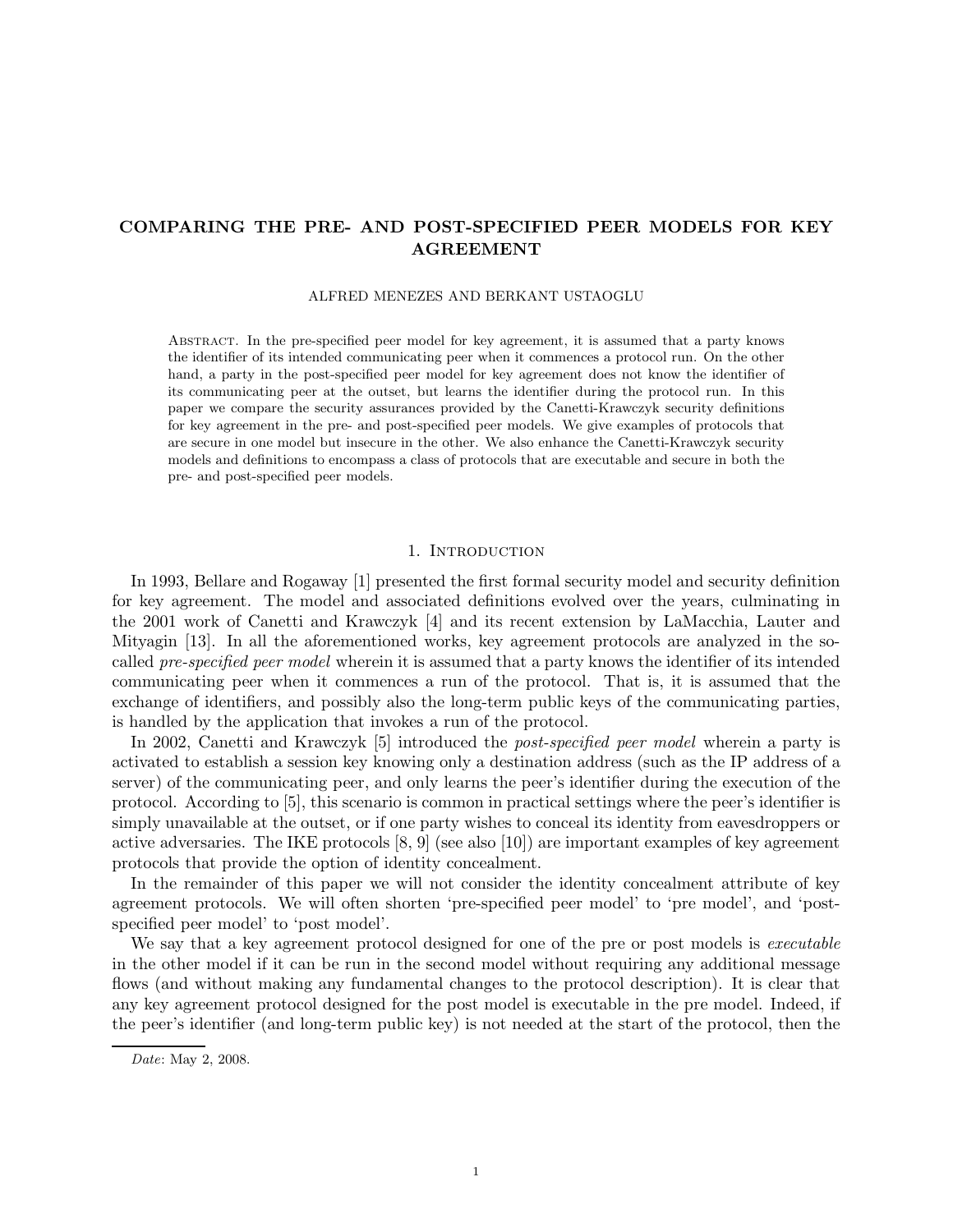protocol can also be executed given the peer's identifier. Canetti and Krawczyk observed that the  $\Sigma_0$  key agreement protocol is secure in the post model with respect to the security definition given in [5], but not secure in the pre model with respect to the security definition given in [4]. Hence, even though any protocol designed for the post model can be executed in the pre model, security in the post model of [5] does not guarantee security in the pre model of [4].

In this paper we explore the executability and security in the post model of key agreement protocols that have been designed for and analyzed in the pre model. Of course any protocol designed for the pre model can be modified for the post model by adding message flows which include the identifiers and long-term public keys of the communicating parties; however such a modification does not conform to our notion of executability because of the additional message flows. We provide an example of a key agreement protocol that is secure in the pre model but is not executable in the post model. We also observe that the HMQV protocol [11], which has been proven to be secure in the pre model, is executable in the post model (without the addition of message flows) but not secure unless additional measures are taken. These examples illustrate the essential differences between the two models, and highlight the danger of running in the post model a protocol that has only been analyzed in the pre model.

It is natural then to ask when a protocol secure in one model is executable and secure in the other model. We identify a class of *modifiable* key agreement protocols that have been designed for the pre model but can be executed with minimal modifications in the post model. This class includes many of the protocols that have been proposed in the literature including station-to-station [7], UM [18, 16], MQV [15], Boyd-Mao-Paterson [2], HMQV [11], KEA+ [14], NAXOS [13], CMQV [19] and Okamoto [17]. (See [3] for an extensive list of key establishment protocols.) Such protocols have a *hybrid* description that combine the specification for the pre-model and the specification of the modified protocol suitable for the post model. We develop a combined model and associated security definition that aims to simultaneously capture the security assurances (and more) of the extended Canetti-Krawczyk pre-specified peer model [13] and the Canetti-Krawczyk post-specified peer model [5]. The combined model has the feature that if a hybrid key agreement protocol is proven secure in that model, then its specializations are guaranteed to be secure when run in the pre and post models.

The remainder of this paper is organized as follows. In §2 we provide informal overviews of the Canetti-Krawczyk pre and post models and security definitions for key agreement. The differences between the two models are explored in §3. Protocol  $P$  is described in §3.1 as an example of a protocol that is secure in the pre model but not executable in the post model. In §3.2 we describe an attack on HMQV, demonstrating that the protocol is not secure in the post model. The  $\Sigma_0$ protocol, which is an example of a protocol that is secure in the post model but insecure in the pre model, is revisited in §3.3. Our combined model and security definition are presented in §4. The NAXOS-C protocol is presented in §5 as an example of a protocol that is secure in the combined model. The appendix contains a reductionist security proof for the NAXOS-C protocol.

*Notation and terminology.* Let  $G = \langle g \rangle$  denote a multiplicatively-written cyclic group of prime order q, and let  $G^* = G \setminus \{1\}$ . The Computational Diffie-Hellman (CDH) assumption in G is that computing CDH $(U, V) = g^{uv}$  is infeasible given  $U = g^u$  and  $V = g^v$  where  $u, v \in_R [1, q-1]$ . The Decisional Diffie-Hellman (DDH) assumption in G is that distinguishing DH triples  $(g^a, g^b, g^{ab})$ from random triples  $(g^a, g^b, g^c)$  is infeasible. The *Gap Diffie-Hellman (GDH) assumption* in *G* is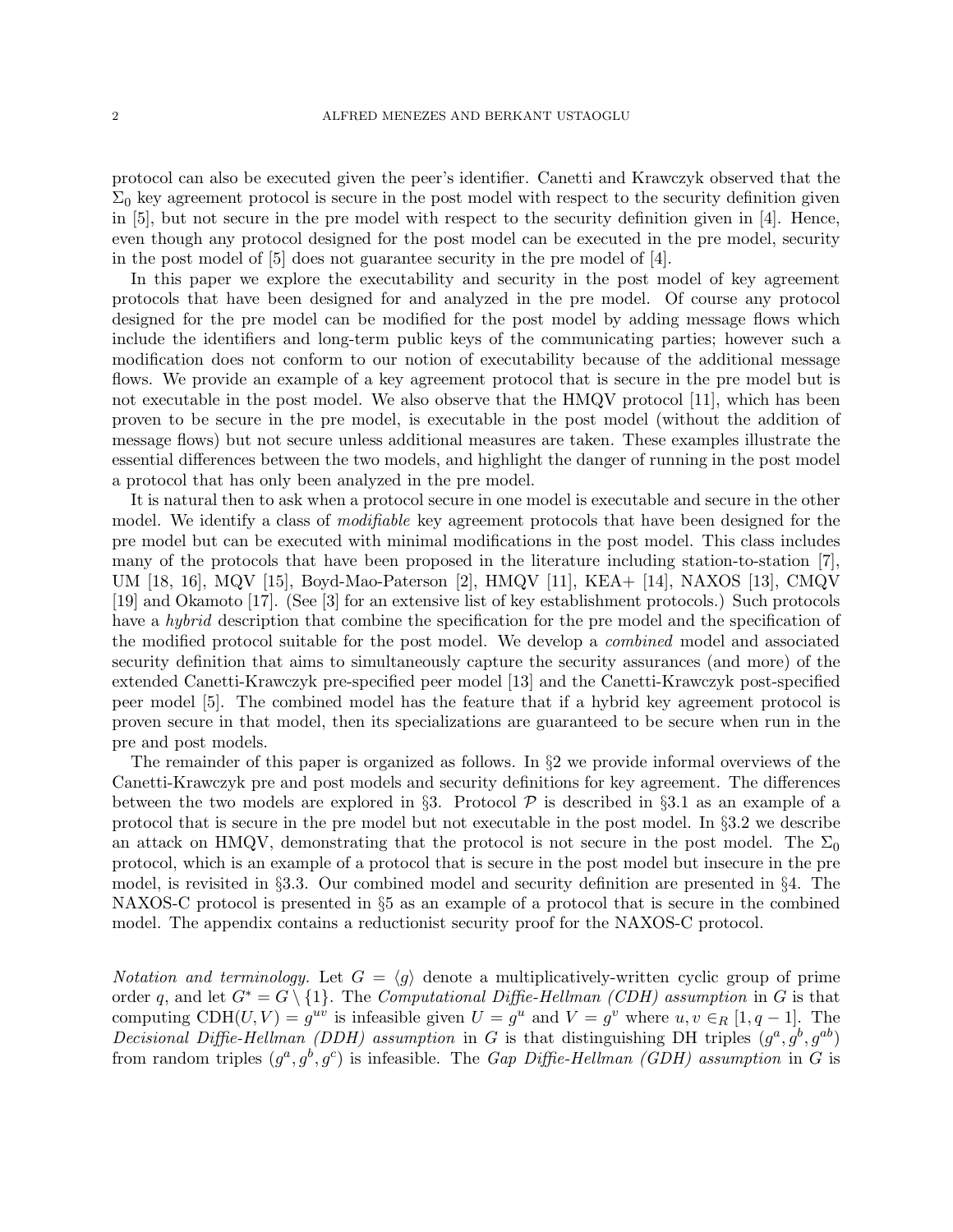that the CDH assumption holds even when a CDH solver is given a DDH oracle that distinguishes DH triples from random triples.

We consider Diffie-Hellman type protocols where the two communicating parties exchange static (long-term) and ephemeral (one-time) public keys. Party  $\tilde{A}$ 's static private key is an integer  $a \in_R$  $[1, q-1]$ , and her corresponding static public key is  $A = g<sup>a</sup>$ . Similarly, party  $\hat{B}$  has a static key pair  $(b, B)$ , and so on. A certifying authority  $(CA)$  issues certificates that binds a party's identifier to its static public key. We do not assume that the CA requires parties to prove possession of their static private keys, but we do insist that the CA verifies that static public keys belong to  $G^*$ . We restrict our attention to protocols where a party  $\hat{A}$  called the *initiator* commences the protocol by selecting an ephemeral key pair and then sends the ephemeral public key (and possibly other data) to the second party. In our protocols, the ephemeral private key is either a randomly selected integer  $x \in [1, q-1]$  or a randomly selected binary string  $\tilde{x}$  which is used together with the static private key to derive an integer  $x \in [1, q-1]$ , and the corresponding ephemeral public key is  $X = g^x$ . Upon receipt of X, the responder  $\hat{B}$  selects an ephemeral private key y or  $\tilde{y}$  and sends  $Y = g^y$  (and possibly other data) to  $\hat{A}$ . The parties may exchange some additional messages, after which they compute a session key. We use  $\mathcal I$  and  $\mathcal R$  to denote the constant strings "initiator" and "responder".

#### 2. Security definitions for key agreement

We provide overviews of the Canetti-Krawczyk pre- and post-specified peer models for key agreement and the associated security definitions. For full details and further explanations refer to [4] and [5].

2.1. Pre-specified peer model. Communications take place in a multi-party system, where the parties are identified by  $\hat{A}$ ,  $\hat{B}$ ,  $\hat{C}$ ,.... At any given point in time, a party may be engaged in multiple instances of the protocol, each called a *session*. A session is created at  $A$  via a message containing at least three parameters  $(\tilde{A}, \tilde{B}, s)$ , where  $\tilde{A}$  is the session's *owner*,  $\tilde{B}$  is the intended peer, and s is a number that is unique among all sessions owned by A $\hat{A}$ . (A uses s to direct incoming messages to the appropriate session within  $A<sub>i</sub>$ . Once created, a session is said to be *active* and maintains a session state where session-specific short-lived data such as an ephemeral private key is stored. The session processes incoming messages and produces outgoing messages. A session may abort without producing a session key, or may complete by accepting a session key and erasing its session state.

The adversary  $M$ , modeled as a probabilistic Turing machine, controls all communications between parties as well as the activation of sessions. In order to model the possible leakage of secret information,  $M$  is allowed to issue the following queries to parties:

- SessionStateReveal:  $M$  learns the contents of the session state for a (not yet completed) session of its choosing. The session can no longer be activated and stops producing output.
- Expire: M directs a completed session to delete its session key.
- SessionKeyReveal: M learns the session key held by a (completed but unexpired) session of its choosing.
- Corrupt:  $M$  learns all the secret information held by a party of its choosing, including the party's static private key, all session states, and all session keys. The party can no longer be activated and stops producing output.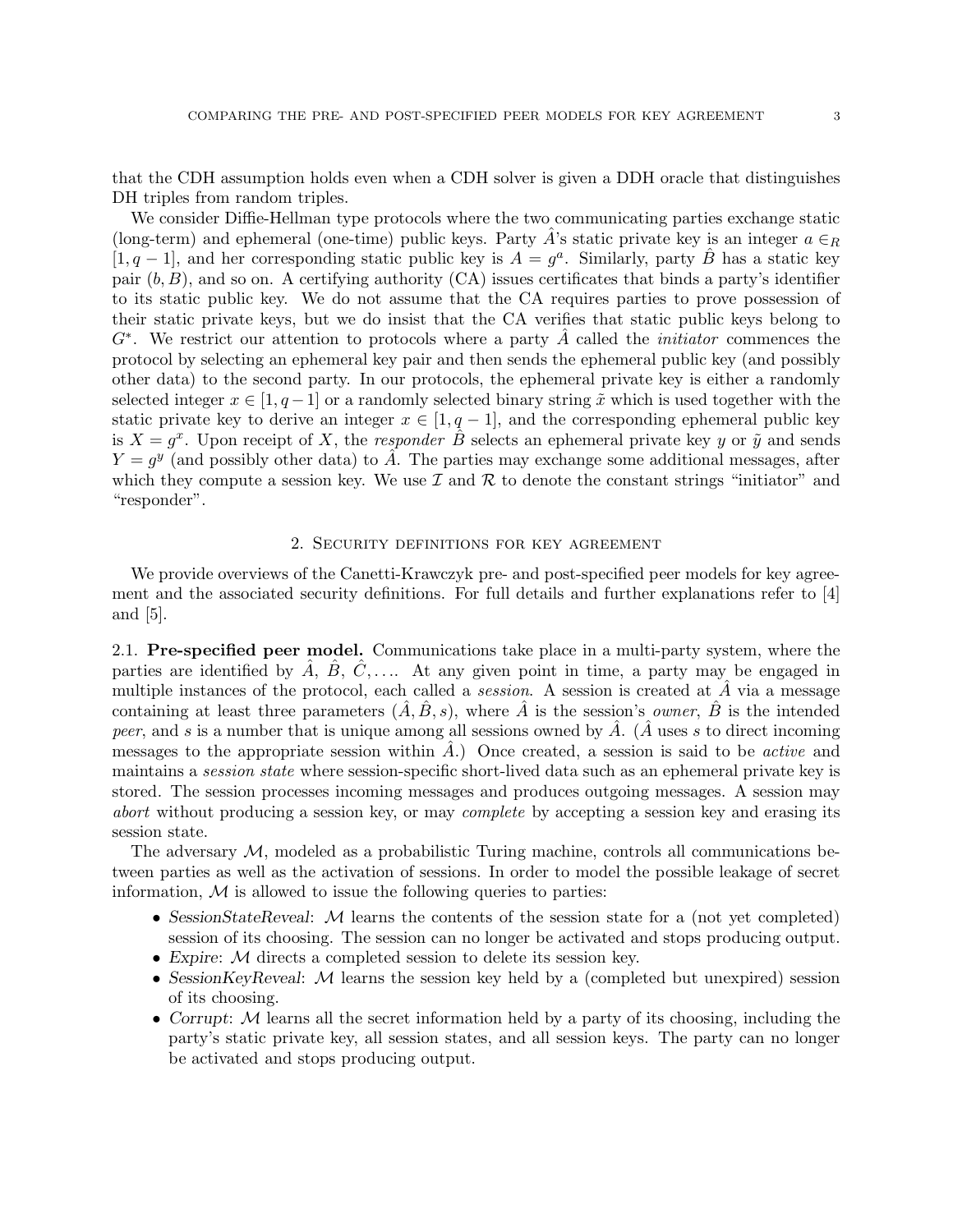The adversary's goal is to distinguish a session key from a random key. Obviously the adversary should not be allowed to learn the session key by trivial means, for example by asking for the session key via a SessionKeyReveal query. To this end, a session  $(A, B, s)$  is said to be *locally* exposed if M issued a SessionStateReveal or SessionKeyReveal query to that session, or if M issued a Corrupt query to A before the session expired (this includes the case in which A is corrupted before the session is created). Moreover, the session  $(B, A, s)$  is defined to be matching to the session  $(\tilde{A}, \tilde{B}, s)$ , and  $(\tilde{A}, \tilde{B}, s)$  is said to be *unexposed* if neither this session nor its matching session are locally exposed. Now,  $M$  selects a session that is completed, unexpired, and unexposed, and issues a special Test query to that session. ( $\mathcal M$  is not allowed to issue the Test query more than once.) In response,  $M$  is given with equal probability either the session key held by the test session or a random key.  $M$  can continue to issue queries, however must ensure that the test session remains unexposed. Finally,  $M$  is said to win its distinguishing game (and thereby break the protocol) if it guesses correctly whether the key is random or not with success probability significantly greater than  $\frac{1}{2}$ . A key agreement protocol is said to be *secure* (in the pre-specified peer model) if (i) uncorrupted parties who complete matching sessions compute the same session key (except with negligible probability); and (ii) there is no adversary  $\mathcal M$  who wins the distinguishing game.

2.2. Post-specified peer model. The Canetti-Krawczyk post-specified peer model and associated security definition [5] are essentially the same as in the pre model, but there are two important differences.

First, a session at A is created via a message containing (at least) three parameters  $(A, d, s)$ , where  $\ddot{d}$  is a *destination address* to which outgoing messages should be delivered. That is, party  $\hat{A}$ does not know the identifier of its peer when it starts the session. During the course of the protocol run, A learns the (alleged) identifier B of the communicating party; this party is referred to as  $A$ 's peer for that session.

Second, the definition of a matching session is different. Let  $(\hat{A}, s)$  be a session that has completed with peer B. Then a session  $(B, s)$  is said to be matching to  $(A, s)$  if either (i)  $(B, s)$  has not yet completed; or (ii)  $(B, s)$  has completed and its peer is  $\hat{A}$ . Condition (i) is necessary because the incomplete session  $(B, s)$  may not yet have determined its peer and hence could have been communicating with  $(A, s)$ , in which case exposure of  $(B, s)$  could possibly reveal non-trivial information about the session key held by  $(A, s)$ .

#### 3. Differences between the two models

This section presents three examples to illustrate the differences between the Canetti-Krawczyk security definitions for key agreement in the pre- and post-specified peer models. Protocol  $\mathcal P$  is secure in the pre model, but cannot be executed in the post model. HMQV is an example of a protocol that is secure in the pre model, and executable but not secure in the post model. The  $\Sigma_0$ protocol is secure in the post model but insecure in the pre model.

3.1. **Protocol**  $P$ . We present a two-pass Diffie-Hellman key agreement protocol  $P$ . The protocol can be proven secure in the pre-specified peer model under the GDH assumption and where H and  $H_2$  are modeled as random functions. (The reductionist security argument is elementary but tedious, and hence is omitted.) Observe that the initiator  $A$  cannot prepare the first outgoing message without knowledge of the peer's identifier  $\hat{B}$  and static public key B. Hence, unless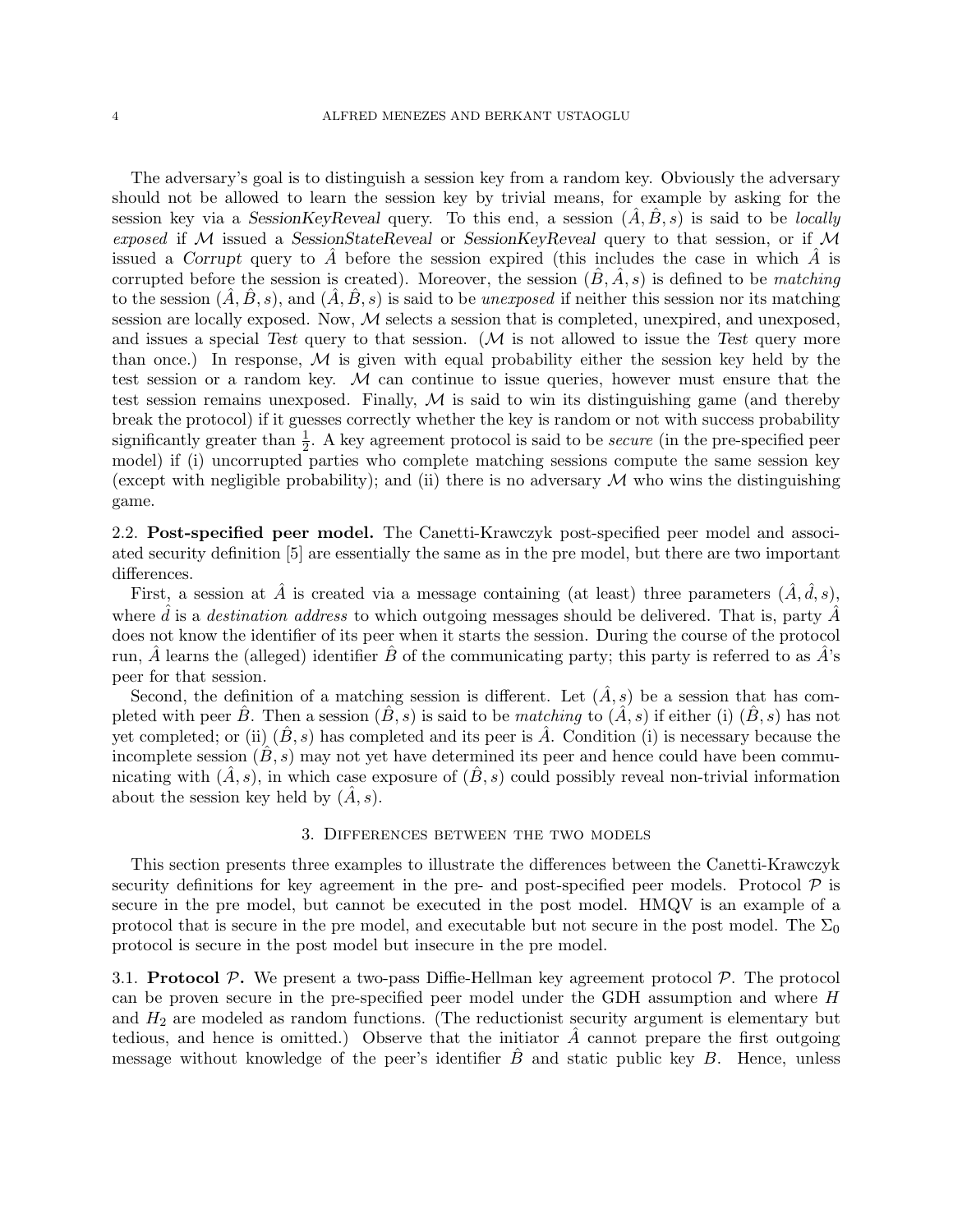protocol  $P$  is modified in a fundamental way, it cannot be executed in the post-specified peer model without additional message flows to exchange identifiers and static public keys.

- (1) On input  $(\hat{A}, \hat{B}, s)$ , party  $\hat{A}$  (the initiator) does the following:
	- (a) Create an active session  $(\tilde{A}, \tilde{B}, s, \mathcal{I})$ .
	- (b) Select an ephemeral private key  $x \in_R [1, q-1]$ .
	- (c) Compute  $X = g^x$  and  $t_A = H_2(B^a, \mathcal{I}, s, \hat{A}, \hat{B}, X)$ .
	- (d) Send  $(\hat{B}, \hat{A}, s, X, t_A)$  to  $\hat{B}$ .
- (2) Upon receiving  $(B, \tilde{A}, s, X, t_A)$ , party  $\tilde{B}$  (the responder) does the following:
	- (a) Create an active session  $(B, \tilde{A}, s, \mathcal{R})$ .
	- (b) Verify that  $X \in G^*$ .
	- (c) Compute  $\sigma_s = A^b$  and verify that  $t_A = H_2(\sigma_s, \mathcal{I}, s, \hat{A}, \hat{B}, X)$ .
	- (d) Select an ephemeral private key  $y \in_R [1, q-1]$ .
	- (e) Compute  $Y = g^y$ ,  $t_B = H_2(\sigma_s, \mathcal{R}, s, \hat{B}, \hat{A}, Y)$ , and  $k = H(X^y, X, Y)$ .
	- (f) Destroy y and  $\sigma_s$ .
	- (g) Send  $(\tilde{A}, \tilde{B}, s, \mathcal{I}, Y, t_B)$  to  $\tilde{A}$ .
	- (h) Complete the session  $(B, A, s, \mathcal{R})$  and accept k as the session key.
- (3) Upon receiving  $(A, \dot{B}, s, \mathcal{I}, Y, t_B)$ , party A checks that she owns an active session with identifier  $(\tilde{A}, \tilde{B}, s, \mathcal{I})$ . If so, then  $\tilde{A}$  does the following:
	- (a) Verify that  $Y \in G^*$ .
	- (b) Verify that  $t_B = H_2(B^a, \mathcal{R}, s, \hat{B}, \hat{A}, Y)$ .
	- (c) Compute  $k = H(Y^x, X, Y)$ .
	- (d) Destroy  $x$ .
	- (e) Complete the session  $(\hat{A}, \hat{B}, s, \mathcal{I})$  by accepting k as the session key.

3.2. HMQV protocol. HMQV [11] is an efficient two-pass Diffie-Hellman key agreement protocol that has been proven to be secure in the pre-specified peer model under the CDH and KEA1 assumptions and where the hash functions employed are modeled as random functions.<sup>1</sup> The following informal description of the protocol omits some technical details that are not relevant to our analysis.<sup>2</sup>

Let  $\overline{H}$  denote a hash function whose outputs are bitstrings of length l, where l is half the bitlength of the group order q. In HMQV, the initiator  $\hat{A}$  sends  $(\hat{B}, \hat{A}, X)$  to  $\hat{B}$ , who responds with  $(\hat{A}, \hat{B}, Y)$ . Party  $\hat{A}$  computes the session key  $k = H(\sigma_A)$ , where  $\sigma_A = (YB^e)^{x+da}$  and  $d = \overline{H}(X, \hat{B})$ and  $e = \overline{H}(Y, \hat{A})$ . Party  $\hat{B}$  computes the same session key as  $k = H(\sigma_B)$ , where  $\sigma_B = (XA^d)^{y+eb}$ .

Unlike protocol  $P$ , HMQV is executable in the post-specified peer model. Indeed, the initiator can prepare the first message (which essentially consists of the ephemeral public key  $X$ ) without knowledge of the peer's identifier  $B$  or static public key  $B$ . It is natural then to ask whether HMQV is secure in the post model. This is also important because the version of HMQV that is being considered for standardization by the P1363 working group [12] does not mandate that the protocol be executed in the pre model (i.e., there is no requirement that the communicating parties possess each other's identifiers and static public keys prior to a protocol run), and consequently the

<sup>&</sup>lt;sup>1</sup>The security definition used in [11] is stronger than the security definition outlined in  $\S 2.1$  in the sense that the adversary is granted certain additional capabilities. For example, the adversary is allowed to register a static key pair at any time thus allowing the modeling of attacks by malicious insiders.

<sup>&</sup>lt;sup>2</sup>In particular, we omit session identifiers and assume that all static and ephemeral public key are fully validated, i.e., verified as belonging to  $G^*$ .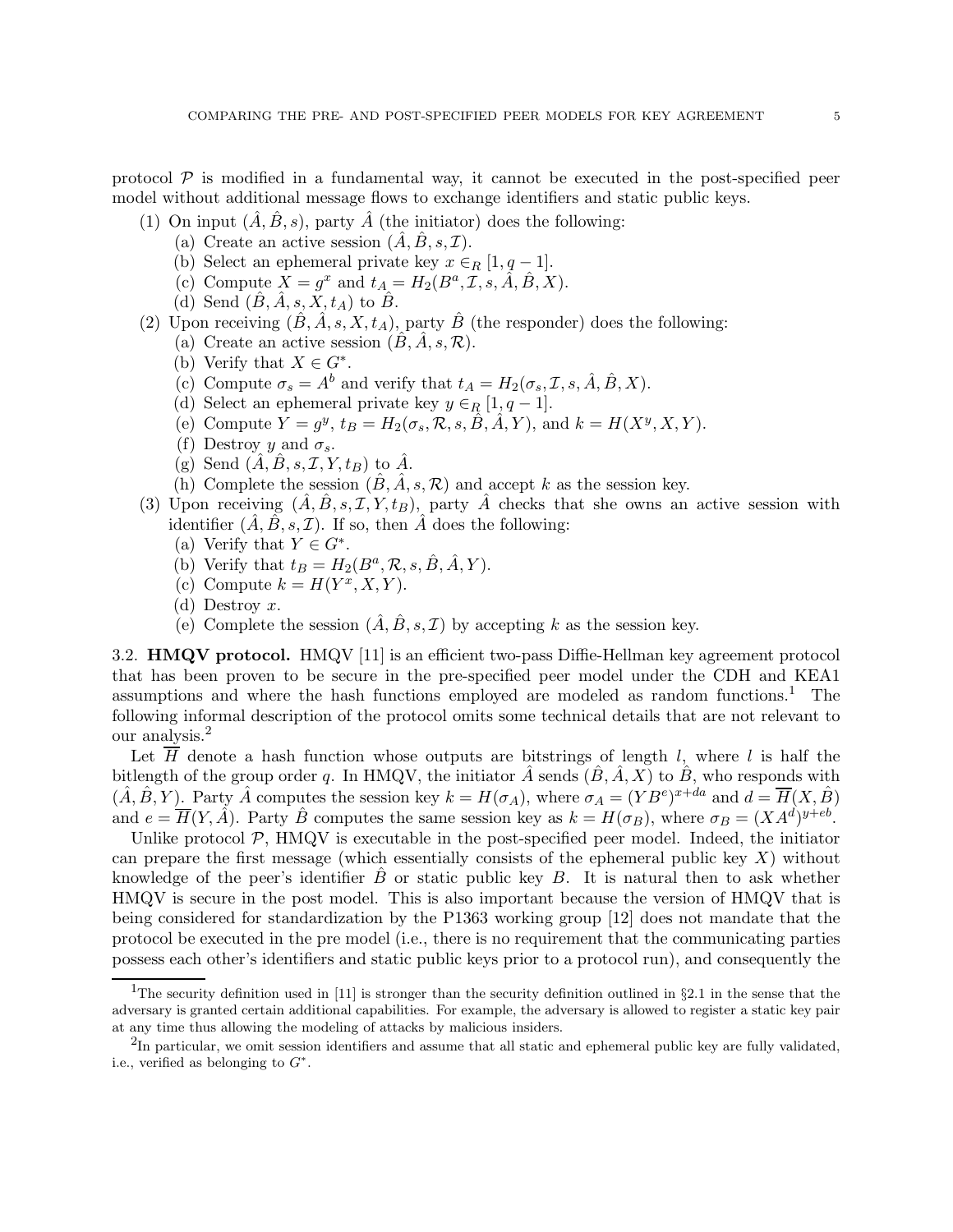protocol may in fact be executed in the post model in applications where the responder's identifier is not available to the initiator at the beginning of the protocol run.

We describe an attack which demonstrates that HMQV (without further modification such as the addition of message flows to exchange identifiers and static public keys) is not secure in the post model. The attack makes the following plausible assumptions: (i) the group order  $q$  is a 160-bit prime and so the outputs of  $\overline{H}$  have bitlength 80; (ii) the best attack on the CDH problem in G takes approximately  $2^{80}$  steps; (iii) there are at least  $2^{20}$  honest (i.e., uncorrupted) parties; (iv) a party can select its own identifier; and (v) the certification authority does not require parties to prove knowledge of the static private keys corresponding to their static public keys during registration.<sup>3</sup> The attack proceeds as follows.

- (1) The adversary M induces  $\hat{A}$  to create a session with a destination address  $\hat{d}$  controlled by M. In response,  $\hat{A}$  selects ephemeral key pair  $(x, X)$  and sends  $(\hat{d}, \hat{A}, X)$ .
- (2) M intercepts  $(\hat{d}, \hat{A}, X)$  and does the following:
	- (a) Compute  $S = \{(\hat{C}, \overline{H}(X, \hat{C})) | \hat{C}$  is an honest party}.
	- (b) Select an identifier  $\hat{M}$  (not the same as the identifier of an honest party) such that  $(B, H(X, M)) \in S$  for some B.
	- (c) Select  $M = B$  as  $\hat{M}$ 's static public key (note that M does not know the corresponding private key).
	- (d) Send  $(\hat{B}, \hat{A}, X)$  to  $\hat{B}$ .
- (3) M intercepts B's reply  $(\tilde{A}, \tilde{B}, Y)$  and sends  $(\hat{A}, \hat{M}, Y)$  to  $\hat{A}$ .

Party  $\hat{A}$  computes the session key  $k = H(\sigma_A)$ , where  $\sigma_A = (YM^e)^{x+da}$  and  $d = \overline{H}(X, \hat{M})$  and  $e = \overline{H}(Y, \hat{A})$ . Party  $\hat{B}$  computes the session key  $k' = H(\sigma_B)$ , where  $\sigma_B = (XA^{\hat{d}'})^{\hat{y} + e'^{\hat{b}}}$  and  $d' = \overline{H}(X, \hat{B})$  and  $e' = \overline{H}(Y, \hat{A})$ . Since  $d' = d$ ,  $e' = e$ , and  $M = B$ , we have  $\sigma_A = \sigma_B$  and hence  $k' = k$ . The problem is that while  $\hat{B}$  correctly believes that k is shared with  $\hat{A}$ , party  $\overline{\hat{A}}$  mistakenly believes that k is shared with M. Thus M has successfully launched an 'unknown key-share' or 'identity misbinding' attack on HMQV in the post model. The expected running time of the attack is about  $2^{60}$  (for step 2b). Since most of the work has to be done online, the attack cannot be considered practical. Nevertheless it demonstrates that HMQV does not attain an 80-bit security level in the post model as it presumably does in the pre model.

The mechanisms of the attack were outlined in Remark 7.2 of [11]. However, the adversary considered in  $[11]$  operates in a different setting, namely the pre model where party A precomputes and stores her ephemeral public keys X which are then inadvertently leaked to  $\mathcal M$  before A uses them in a session. Three countermeasures were proposed in [11] for foiling this attack: (i) increase the output length of  $\overline{H}$  to 160 bits; (ii) include the identifiers  $\hat{A}$ ,  $\hat{B}$  in the key derivation function whereby the session key is computed as  $k = H(\sigma, A, B)$ ; and (iii) include random nonces (which are not precomputed and stored) in the derivation of exponents  $d$  and  $e$ , whereby the exponents are computed as  $d = \overline{H}(X, \hat{B}, \nu_A)$  and  $e = \overline{H}(Y, \hat{A}, \nu_B)$  where  $\nu_A$  and  $\nu_B$  are  $\hat{A}$ 's and  $\hat{B}$ 's nonces, respectively. Countermeasures (i) and (ii) are successful in thwarting the attack described above on  $HMQV$  in the post model. However, it can easily be seen that countermeasure (iii) does not prevent the attack in the post model, thus demonstrating that the two attacks are indeed different.

 ${}^{3}\text{In}$  [11] it is noted that the HMQV security proof does not depend on the CA performing any proof-of-possession checks.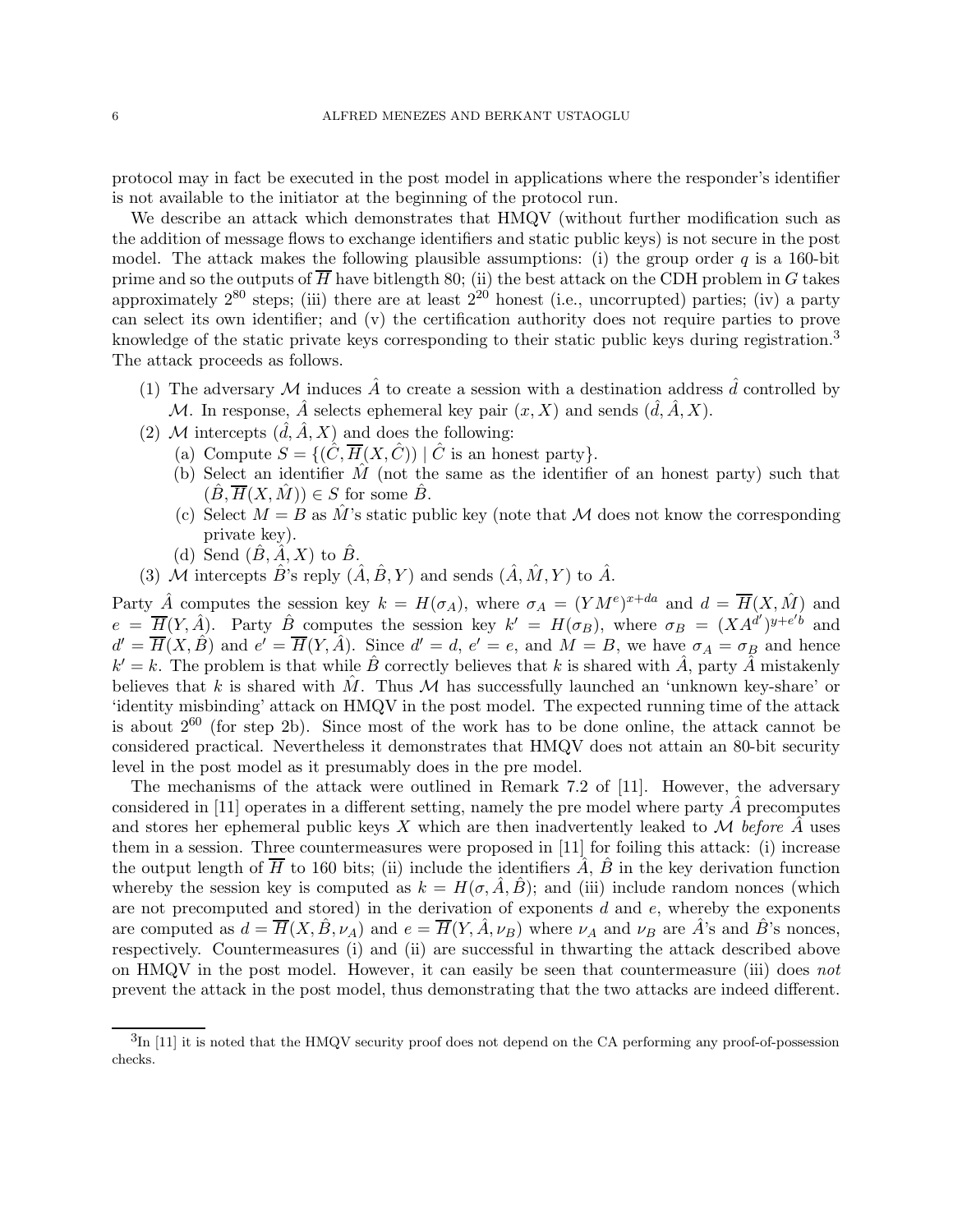The reason countermeasure (iii) fails is that, unlike in the pre model, the peer's identifier is not known to  $A$  when she creates the session in the post model.

3.3.  $\Sigma_0$  protocol. The  $\Sigma_0$  protocol [5] is a simplified version of one of the IKE key agreement protocols. In the protocol description below, PRF is a pseudorandom function family, MAC is a message authentication code algorithm, and  $sig_A$  and  $sig_B$  are the signing algorithms for A and B<sup> $\,$ </sup>, respectively.

- (1) Party  $\hat{A}$  (the initiator) selects an ephemeral key pair  $(x, X)$ , initializes the session identifier to  $(\hat{A}, s)$ , and sends  $(\hat{d}_B, \hat{d}_A, s, X)$ . Here  $\hat{d}_A$  and  $\hat{d}_B$  are destination addresses for  $\hat{A}$  and  $\hat{B}$ , respectively.
- (2) Upon receipt of  $(\hat{d}_B, \hat{d}_A, s, X)$ ,  $\hat{B}$  (the responder) selects an ephemeral key pair  $(y, Y)$ , and computes  $\sigma = X^y$ ,  $k = \text{PRF}_{\sigma}(0)$ , and  $k' = \text{PRF}_{\sigma}(1)$ .  $\hat{B}$  then destroys y and  $\sigma$ , initializes the session identifier to  $(\hat{\beta}, s)$ , and sends  $m_1 = (\hat{d}_A, \hat{B}, s, Y, \text{sig}_B(\mathcal{R}, s, X, Y), \text{MAC}_{k'}(\mathcal{R}, s, \hat{B}))$ .
- (3) Upon receiving  $m_1$ ,  $\hat{A}$  computes  $\sigma = Y^x$ ,  $k = \text{PRF}_{\sigma}(0)$ , and  $k' = \text{PRF}_{\sigma}(1)$ .  $\hat{A}$  then verifies the signature and MAC tag in  $m_1$ , and sends  $m_2 = (\hat{B}, \hat{A}, s, \text{sig}_A(\mathcal{I}, s, Y, X), \text{MAC}_{k'}(\mathcal{I}, s, \hat{A})).$ Finally,  $\hat{A}$  accepts the session key k with peer  $\hat{B}$ , and erases the session state.
- (4) Upon receiving  $m_2$ ,  $\hat{B}$  verifies the signature and MAC tag in  $m_2$ , accepts the session k with peer  $\hat{A}$ , and erases the session state.

In [5], the  $\Sigma_0$  protocol is proven secure in the post-specified peer model provided that the DDH assumption holds in G and that the PRF, MAC, and sig primitives are secure. However, the following attack described in [5] shows that  $\Sigma_0$  is not secure in the pre-specified peer model.

- (1) Create a session  $(\hat{A}, \hat{B}, s)$  at  $\hat{A}$ .
- (2) Intercept  $\hat{A}$ 's outgoing message  $(\hat{B}, \hat{A}, s, X)$  and send  $(\hat{B}, \hat{M}, s, X)$  to  $\hat{B}$ .
- (3) Intercept  $\hat{B}$ 's response  $(\hat{M}, \hat{B}, s, Y, S_B, t_B)$ , where  $S_B = \text{sig}_B(\mathcal{R}, s, X, Y)$  and  $t_B = \text{MAC}_{k'}(\mathcal{R}, \overline{s}, \hat{B})$ , and send  $(\hat{A}, \hat{B}, s, Y, S_B, t_B)$  to  $\hat{A}$ .
- (4) The session  $(\tilde{A}, \tilde{B}, s)$  at A completes and accepts k as the session key.
- $(5)$  Intercept and delete A's final message, and issue a SessionStateReveal query to the session  $(\hat{B}, \hat{M}, s)$  thus learning k and k'.
- (6) Issue the Test query to the session  $(\hat{A}, \hat{B}, s)$  and use knowledge of k to win the distinguishing game.

Notice that the attack is legitimate in the pre-specified peer model since the exposed session  $(B, M, s)$  is not matching to the test session  $(A, B, s)$ . On the other hand, such an attack is not permitted in the post-specified peer model because in step 5 of the attack the session  $(B, s)$ is still incomplete and therefore matching to the Test session (and thus cannot be exposed). This is all rather counterintuitive since one would expect that if a protocol is secure when the initiator does not have a priori knowledge of the peer's identifier, then it should remain secure when the peer's identifier is known at the outset.

One feature of both the pre and post models is that an exposed session does not produce any further output. In practice, however, one might desire the assurance that a particular session is secure even if the adversary learns some secret state information (such as an ephemeral private key) associated with that session or its matching session. For this reason, the security models in recent papers such as [11], [13] and [19] permit exposed sessions to continue producing output, and furthermore allow the adversary to issue a SessionStateReveal query (or its equivalent) to the Test session and its matching session (cf.  $\S 4.3$ ). However, if the adversary M were equipped with these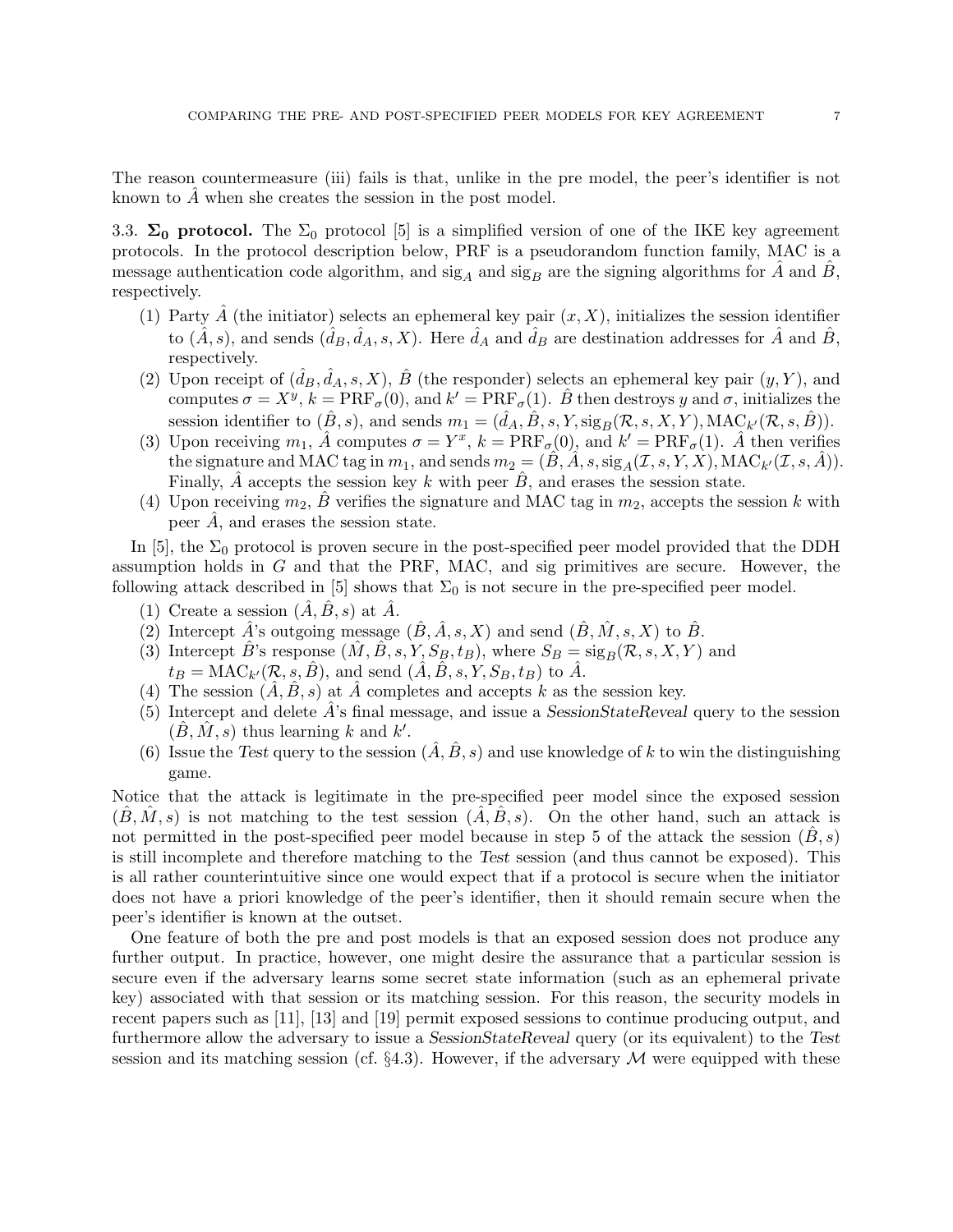extra capabilities, then the  $\Sigma_0$  protocol would be insecure in both the pre and post models since M could issue a SessionStateReveal query to  $(A, s)$  after step 1 to learn x and thereafter compute the session key. Furthermore, the  $\Sigma_0$  protocol falls in the post model to the following analogue of the attack described above. The attack is a little more realistic than the attack described above in the pre model because we now assume that the SessionStateReveal query does not yield the session key k (which may be stored in secure memory).  $\mathcal{M}$ 's actions are the following:

- (1) Create a session  $(\hat{A}, s)$  at  $\hat{A}$  with peer destination address  $\hat{d}_B$ .
- (2) Intercept  $\hat{A}$ 's outgoing message  $(\hat{d}_B, \hat{d}_A, s, X)$  and send  $(\hat{d}_B, \hat{d}_M, s, X)$  to  $\hat{B}$ .
- (3) Intercept  $\hat{B}$ 's response  $(\hat{d}_M, \hat{B}, s, Y, S_B, t_B)$ , where  $S_B = \text{sig}_B(\mathcal{R}, s, X, Y)$  and
- $t_B = \text{MAC}_{k'}(\mathcal{R}, s, \hat{B})$ , and send  $(\hat{d}_A, \hat{B}, s, Y, S_B, t_B)$  to  $\hat{A}$ .
- (4) Intercept A's final message and delete it. The session  $(A, s)$  completes with peer B and session key  $k$ .
- (5) Issue a SessionStateReveal query to the incomplete session  $(\hat{B}, s)$  and learn the MAC key  $k'.$
- (6) Compute  $S_M = \text{sig}_M(\mathcal{I}, s, Y, X)$  and  $t_M = \text{MAC}_{k'}(\mathcal{I}, s, \hat{M})$ , and send  $(\hat{B}, \hat{M}, s, S_M, t_M)$  to  $\hat{B}$ .

The session  $(\hat{B}, s)$  completes with peer  $\hat{M}$  and session key k. Thus M has successfully launched an unknown key-share attack on  $\Sigma_0$  in the post model. The two attacks demonstrate that a protocol proven secure in the post-specified peer model of [5] may no longer be secure if exposed sessions are allowed to continue producing output.

#### 4. Combining the two models

In this section we introduce the notion of a modifiable key agreement protocol — protocols designed for the pre-specified peer model but which can be adapted with minor changes to be executable in the post-specified peer model. We also introduce the notion of a hybrid key agreement protocol, which simultaneously describes a modifiable protocol and its modification suitable for the post model. We then develop a security definition that, if satisfied by a hybrid protocol, guarantees that the associated protocols are secure in the pre and post models.

4.1. **Modifiable protocols.** Consider a key agreement protocol  $\Pi$  designed for the pre model where the first outgoing message prepared by the initiator  $\hat{A}$  is of the form  $(\hat{B}, \hat{A}, R$ oundOne). Then  $\Pi$  is said to be *modifiable* if RoundOne can be computed before the session is created at  $\hat{A}$ ; in particular, this means that RoundOne does not depend on B's identifier or static public key.

A modifiable protocol Π can be easily adapted for the post-specified peer model by incorporating identity establishment into the protocol flows. The required changes are the following. The initiator  $\hat{A}$ , who is activated to create a session with a destination address  $\hat{d}$  (and without knowledge of the recipient's identifier or static public key), sends  $(\hat{d}, \hat{A}, RoundOne)$  as her first outgoing message. Since this message contains the identifier  $\hat{A}$ , the responder has all the information he needs to prepare his first outgoing message as specified by Π. The responder appends his identifier to this outgoing message (if the message does not already contain the identifier). After Aˆ receives this reply, both A and the responder can proceed with  $\Pi$  without any further modifications. Notice that the modified protocol  $\Pi'$  has the same number of message flows as the original protocol  $\Pi$ ; except for appending a public value to the first outgoing message, the remainder of the protocol remains the same.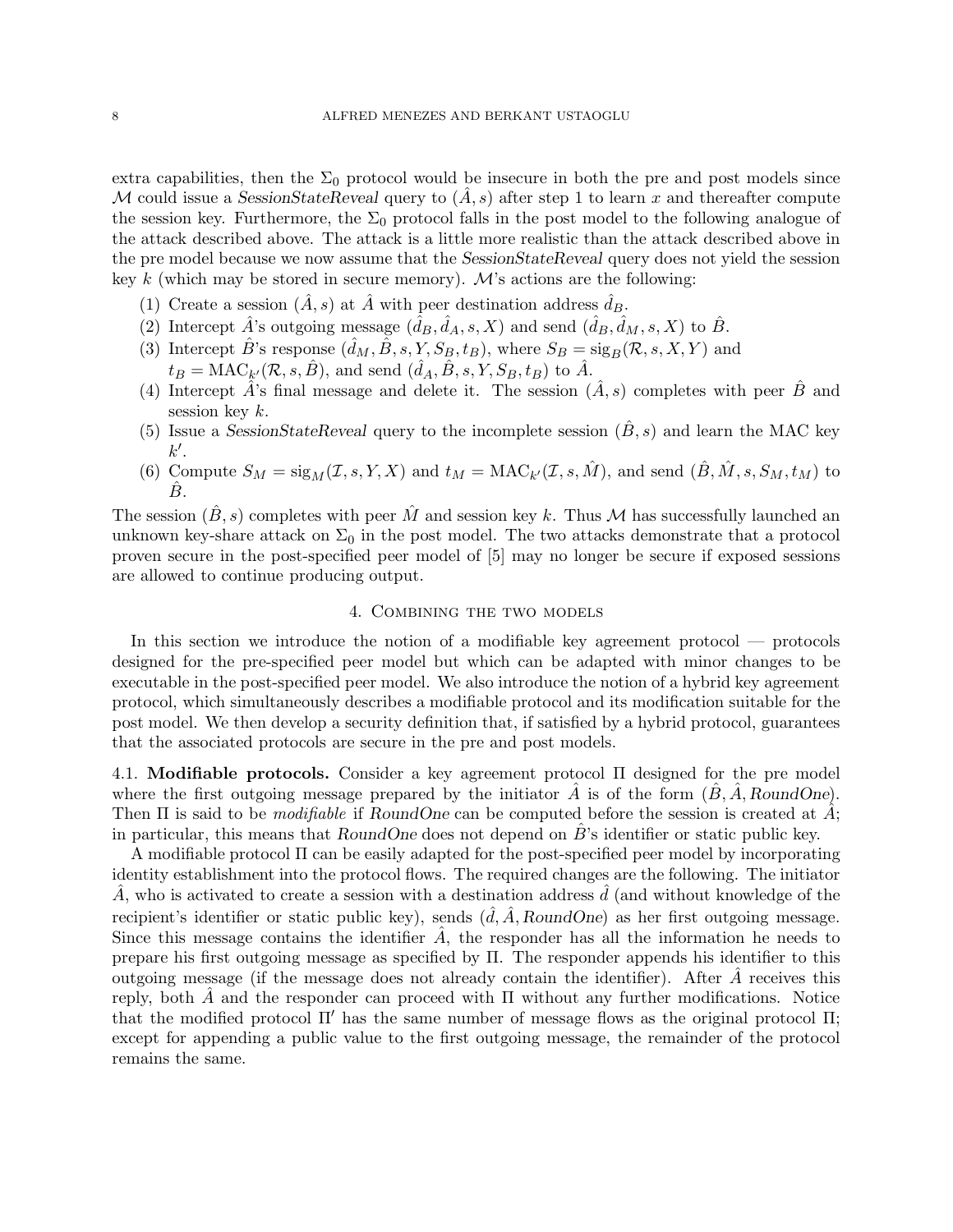As mentioned in §1, the class of modifiable key agreement protocols includes many of the protocols that have been proposed in the literature. However, not all key agreement protocols are modifiable; for example, protocol  $P$  defined in §3.1 is not modifiable. Furthermore, as demonstrated by the attack on HMQV in §3.2, security of a modifiable protocol  $\Pi$  in the pre model does not imply security of the modified protocol Π′ in the post model.

4.2. Hybrid protocols. Suppose that  $\Pi$  is a modifiable key agreement protocol, and  $\Pi'$  its modification suitable for the post model. The specification of Π and Π′ can be combined as described below, resulting in a protocol  $\Pi$  called a *hybrid* protocol.

We use  $\tilde{A}$  to denote either an identifier  $\tilde{A}$  or a destination address  $\tilde{d}$  that can be used to send messages to some party  $\tilde{A}$  whose identifier is not known to the sender; note that the address  $\tilde{d}$ may not necessarily be under A's control. In the description of  $\Pi$ , a session is created at initiator A via a message containing  $(A, B)$ . The first outgoing message from A is  $(B, A, RoundOne)$ . The responder B includes the identifiers A and B in his response, and the remainder of the protocol description is the same as for Π.

A hybrid protocol  $\Pi$  can be specialized for the pre model by using an identifier  $\hat{B}$  for  $\tilde{B}$ . Protocol  $\Pi$  can also be specialized for the post model by using a destination address for B. An example of a hybrid protocol is given in §5.

4.3. Combined security model. This section describes a "combined" model and associated security definition that aims to simultaneously capture the security assurances of the pre- and postspecified peer models. That is, if a hybrid protocol  $\Pi$  is proven secure with respect to the new definition, then its specializations  $\Pi$  and  $\Pi'$  are guaranteed to be secure when run in the pre and post models, respectively. More precisely, when run in the pre model, Π satisfies the extended Canetti-Krawczyk (eCK) definition [13] suitably enhanced to capture attacks where an adversary is able to learn ephemeral public keys of parties before they are actually used in a protocol session.<sup>4</sup> Such attacks were considered by Krawczyk [11], but were not incorporated into his security model. When run in the post model, the modified protocol Π' satisfies a strengthened version of the Canetti-Krawczyk definition from [5], suitably enhanced to offer security assurances similar to the eCK definition (including resistance to attacks where the adversary learns ephemeral private keys of the session being attacked) and to capture attacks where the adversary learns ephemeral public keys before they are actually used.

Instead of using pre-determined session numbers s to identify sessions (cf.  $\S2.1$ ), our session identifiers will consist of the identities of the communicating parties together with a concatenation of the messages exchanged during a protocol run. As shown in [6], this notion of session identifier yields a security model for key agreement that is at least as strong as other security models.

*Notation.* We assume that messages are represented as binary strings. If m is a vector then  $\#m$ denotes the number of its components. We say that two vectors  $m_1$  and  $m_2$  are matched, written  $m_1 \sim m_2$ , if the first  $t = \min\{\#m_1, \#m_2\}$  components of the vectors are pairwise equal as binary strings. We write  $\hat{A} \equiv \tilde{D}$  if either  $\tilde{D} = \hat{A}$  or if  $\tilde{D}$  is a destination address that can be used to send messages to  $\hat{A}$ .

 $4$ As discussed in [11], such attacks may be possible in situations where a party precomputes ephemeral public keys in order to improve on-line performance.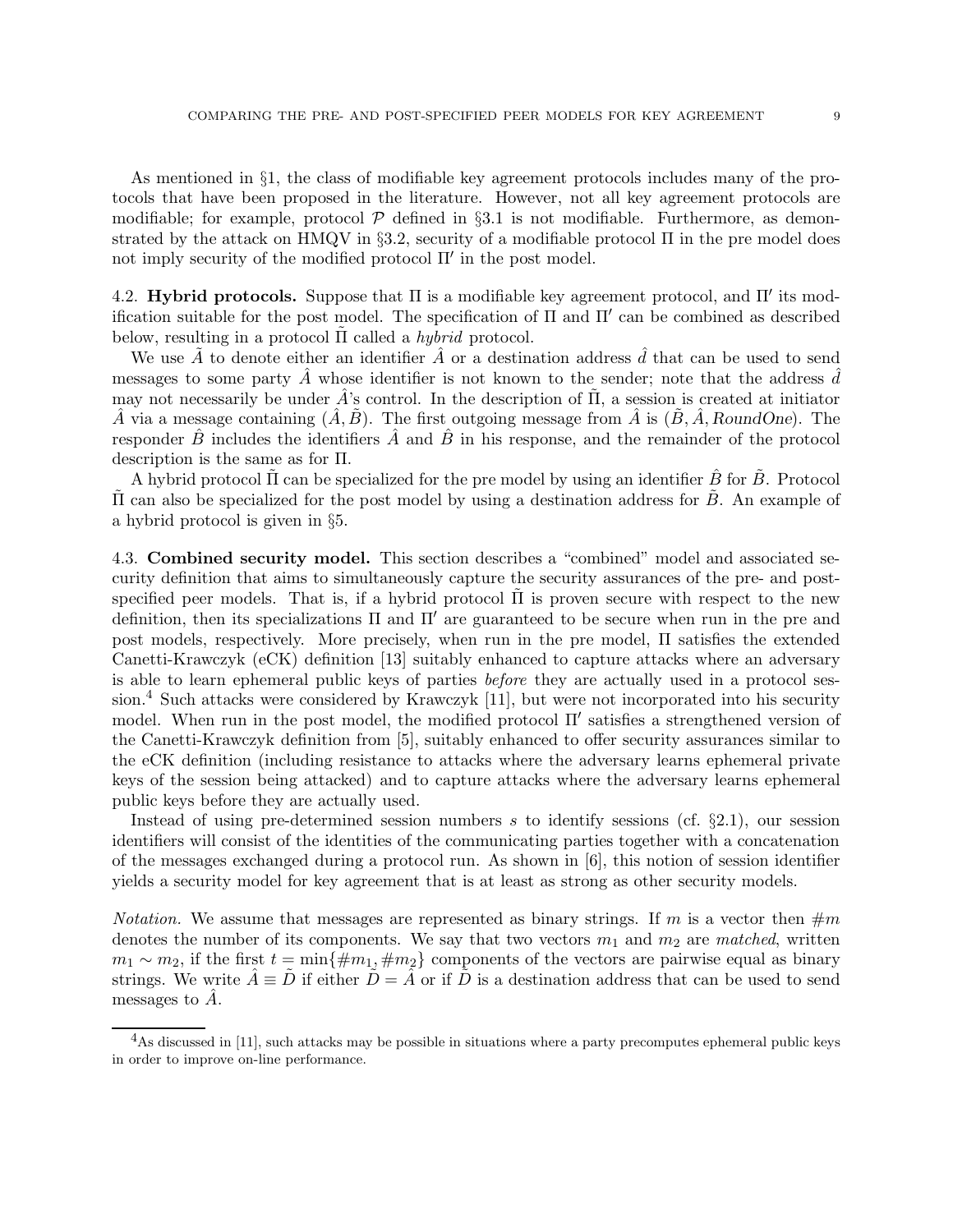Session creation. A party  $\hat{A}$  can be activated via an incoming message to create a session. The incoming message has one of the following forms: (i)  $(A, B)$  or (ii)  $(A, B, In)$ . If A was activated with  $(A, B)$  then A is the session initiator; otherwise A is the session responder.

Session initiator. If  $\hat{A}$  is the session initiator then  $\hat{A}$  creates a separate session state where sessionspecific short-lived data is stored, and prepares a reply Out that includes an ephemeral public key X. The session is labeled active and identified via a (temporary and incomplete) session identifier  $s = (A, B, \mathcal{I}, \text{Comm})$  where Comm is initialized to Out. The outgoing message is  $(B, A, Out)$ .

Session responder. If  $\tilde{A}$  is the session responder then  $\tilde{A}$  creates a separate session state and prepares a reply Out that includes an ephemeral public key  $X$ . The session is labeled active and identified via a (temporary and incomplete) session identifier  $s = (A, B, \mathcal{R}, \mathcal{C}^{(m)}$ , where  $\mathcal{C}^{(m)} = (I_m, O^{(m)})$ . The outgoing message is  $(B, A, \mathcal{I}, \text{In}, \text{Out}).$ 

Session update. A party  $\ddot{A}$  can be activated to update a session via an incoming message of the form  $(\tilde{A}, \tilde{B},$  role, Comm, In), where role  $\in \{\mathcal{I}, \mathcal{R}\}.$  Upon receipt of this message,  $\tilde{A}$  checks that she owns an active session with identifier  $s = (\hat{A}, \hat{B},$  role, Comm) or  $s = (\hat{A}, \hat{d},$  role, Comm) where  $d$  is a destination address; except with negligible probability,  $\hat{A}$  can own at most one such session. If no such session exists then the message is rejected. If a session  $s = (\hat{A}, \hat{d}, \text{role}, \text{Comm})$ or  $s = (A, B, role, Comm)$  exists, then in the former case A updates the session identifier to  $s = (\hat{A}, \hat{B}, \text{role}, \text{Comm})$ ; in either case,  $\hat{A}$  updates s by appending In to Comm. If the protocol requires a response by A, then A prepares the required response Out; the outgoing message is  $(B, A, role, Comm, Out)$  where role is B's role as perceived by A, and the session identifier is updated by appending Out to Comm. If the protocol specifies that no further messages will be received, then the session completes and accepts a session key.

Matching sessions. Since ephemeral public keys are selected at random on a per-session basis, session identifiers are unique except with negligible probability. Party  $\hat{A}$  is said to be the owner of a session  $(A, B, *, *)$ . For a session  $(A, B, *, *)$  we call B<sup>†</sup> the session peer; together A<sup>†</sup> and B<sup>†</sup> are referred to as the *communicating parties*. Let  $s = (A, B, role_A, Comm_A)$  be a session owned by A, where  $role_A \in \{\mathcal{I}, \mathcal{R}\}\)$ . A session  $s^* = (\hat{C}, \tilde{D}, role_C, Comm_C)$ , where  $role_C \in \{\mathcal{I}, \mathcal{R}\}\)$ , is said to be matching to s if  $\hat{C} \equiv \tilde{B}$ ,  $\hat{A} \equiv \tilde{D}$ , role<sub>A</sub>  $\neq$  role<sub>C</sub>, and Comm<sub>C</sub> ~ Comm<sub>A</sub>. It can be seen that the session s, except with negligible probability, can have more than one matching session if and only if Comm<sup>A</sup> has exactly one component, i.e., is comprised of a single outgoing message.

Aborted sessions. A protocol may require parties to perform some checks on incoming messages. For example, a party may be required to perform some form of public key validation or verify a signature. If a party is activated to create a session with an incoming message that does not meet the protocol specifications, then that message is rejected and no session is created. If a party is activated to update an active session with an incoming message that does not meet the protocol specifications, then the party deletes all information specific to that session (including the session state and the session key if it has been computed) and aborts the session; such an abortion occurs before the session identifier can be updated. At any point in time a session is in exactly one of the following states: active, completed, aborted.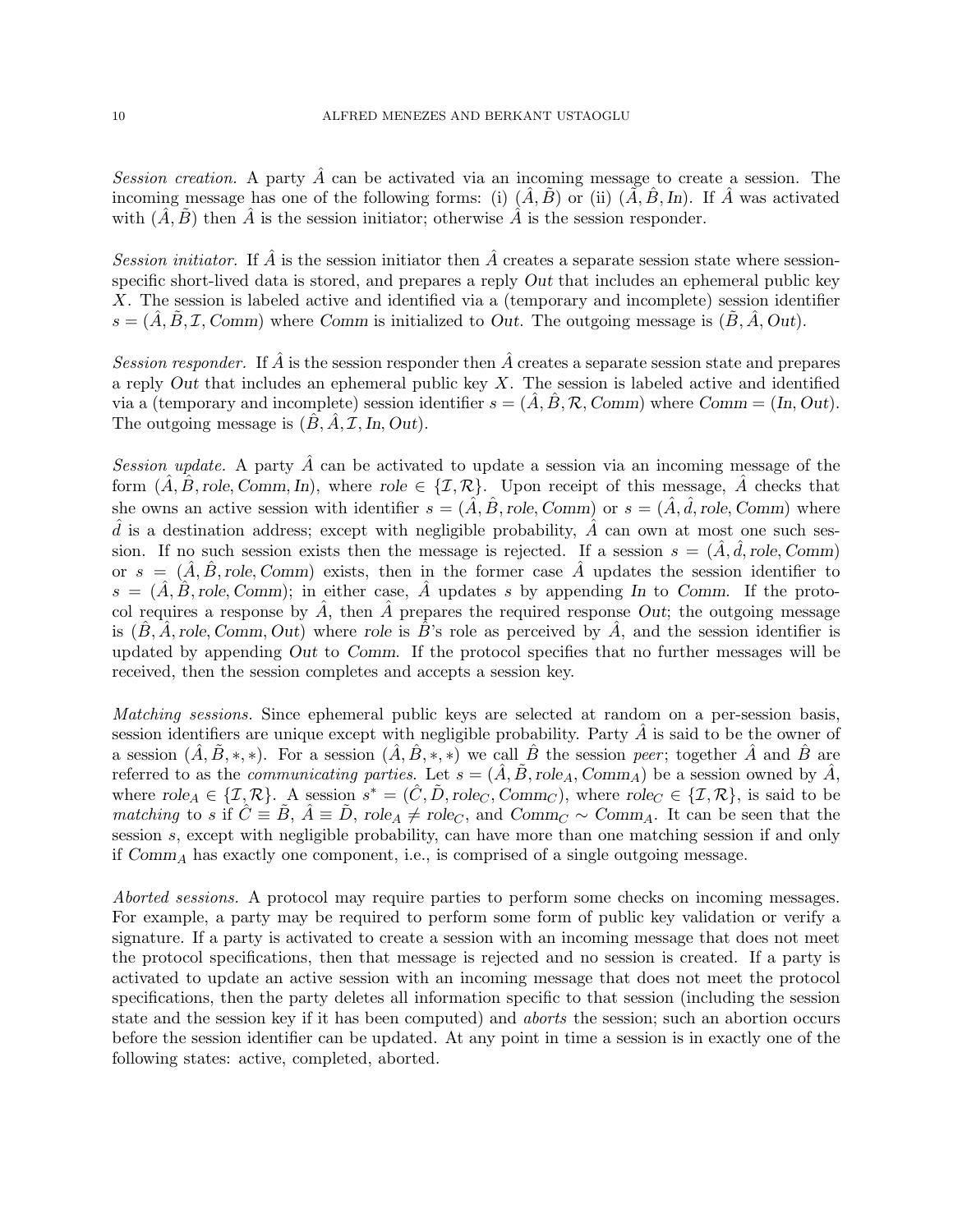Adversary. The adversary  $\mathcal M$  is modeled as a probabilistic Turing machine and controls all communications. In particular, this means that  $\hat{A} \equiv \hat{d}$  for all parties  $\hat{A}$  and all destination addresses  $\hat{d}$ . Parties submit outgoing messages to  $M$ , who makes decisions about their delivery. The adversary presents parties with incoming messages via Send(message), thereby controlling the activation of parties. The adversary does not have immediate access to a party's private information, however in order to capture possible leakage of private information  $\mathcal M$  is allowed to make the following queries:

- StaticKeyReveal( $\hat{A}$ ): M obtains  $\hat{A}$ 's static private key.
- EphemeralKeyReveal(s): M obtains the ephemeral private key held by session  $s$ .<sup>5</sup> We will henceforth assume that  $\mathcal M$  issues this query only to sessions that hold an ephemeral private key.
- SessionKeyReveal(s): If s has completed then M obtains the session key held by s. We will henceforth assume that  $M$  issues this query only to sessions that have completed.
- EphemeralPublicKeyReveal(A): M obtains the ephemeral public key that A will use the next time a session is created within  $\ddot{A}$ .
- Establish Party  $(\hat{A}, A)$ : This query allows M to register an identifier  $\hat{A}$  and a static public key  $A$  on behalf of a party. The adversary totally controls that party, thus permitting the modeling of attacks by malicious insiders. Parties that were established by  $\mathcal M$  using EstablishParty are called corrupted or adversary controlled. If a party is not corrupted it is said to be honest.

Adversary goal. To capture the indistinguishability requirement,  $\mathcal M$  is allowed to make a special query Test(s) to a 'fresh' session s. In response,  $\mathcal M$  is given with equal probability either the session key held by s or a random key.  $M$  meets its goal if it guesses correctly whether the key is random or not. Note that  $M$  can continue interacting with the parties after issuing the Test query, but must ensure that the test session remains fresh throughout  $\mathcal{M}$ 's experiment.

**Definition 1.** Let s be the identifier of a completed session, owned by an honest party  $\hat{A}$  with peer  $\hat{B}$ , who is also honest. Let  $s^*$  be the identifier of the matching session of s, if it exists. Define s to be fresh if none of the following conditions hold:

- (1) M issued SessionKeyReveal(s) or SessionKeyReveal(s<sup>\*</sup>) (if s<sup>\*</sup> exists).
- $(2)$  s<sup>\*</sup> exists and M issued one of the following:
	- (a) Both StaticKeyReveal( $\hat{A}$ ) and EphemeralKeyReveal(s).
	- (b) Both StaticKeyReveal( $\hat{B}$ ) and EphemeralKeyReveal( $s^*$ ).
- (3)  $s^*$  does not exist and M issued one of the following:
	- (a) Both StaticKeyReveal(A) and EphemeralKeyReveal(s).
	- (b)  $StaticKeyReveal(B)$ .

Definition 2. A key agreement protocol is secure if the following conditions hold:

- (1) If two honest parties complete matching sessions then, except with negligible probability, they both compute the same session key.
- (2) No polynomially bounded adversary  $\cal M$  can distinguish the session key of a fresh session from a randomly chosen session key, with probability greater than  $\frac{1}{2}$  plus a negligible fraction.

<sup>&</sup>lt;sup>5</sup>The EphemeralKeyReveal query can be made functionally equivalent to the SessionStateReveal query by defining the ephemeral private key to consist of all ephemeral secret data that a session may hold.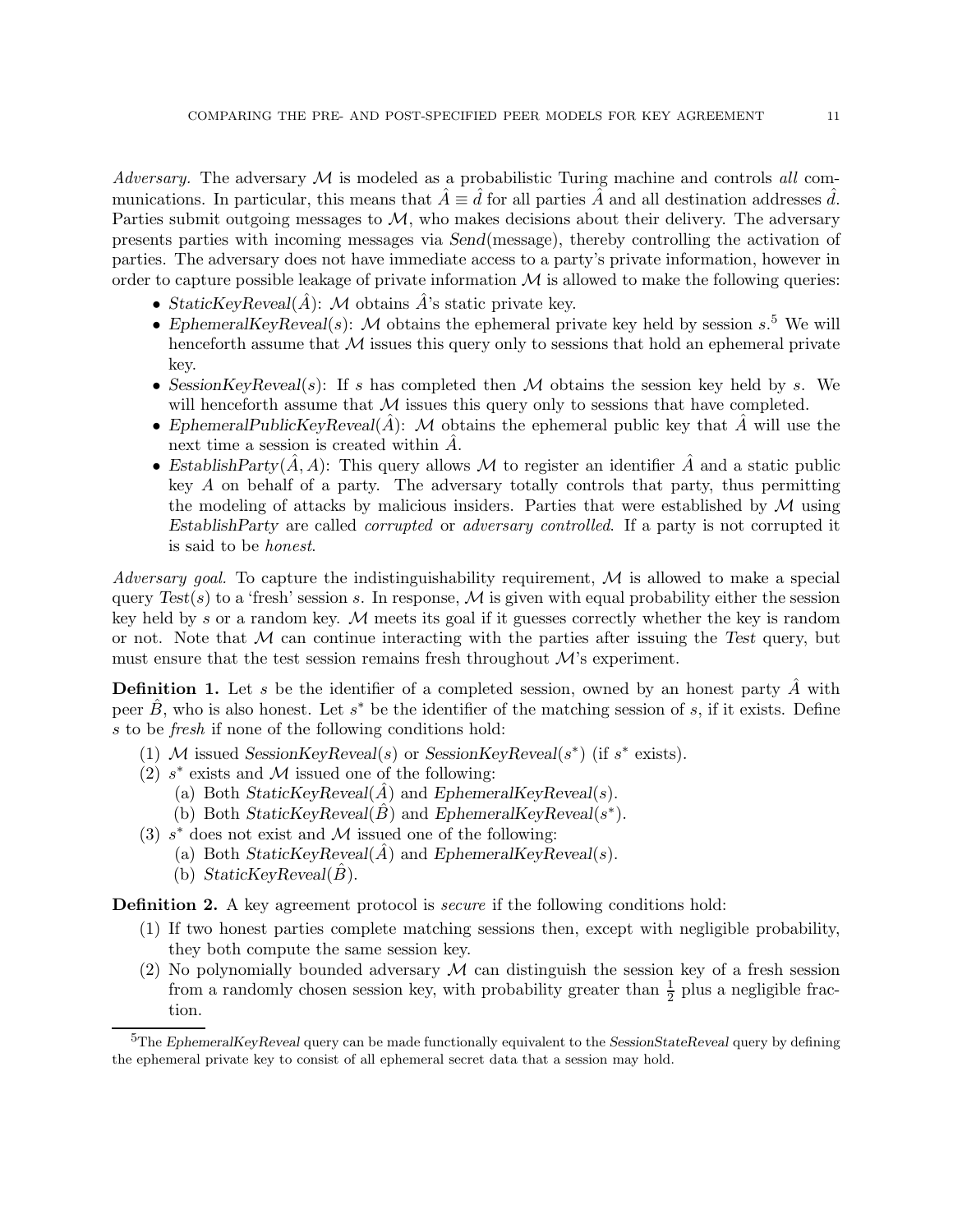# 5. NAXOS-C PROTOCOL

In this section we present the hybrid version of the NAXOS-C key agreement protocol, which is essentially the NAXOS protocol of [13] augmented with key confirmation. In the protocol description,  $\lambda$  is the security parameters, and  $H: \{0,1\}^* \to \{0,1\}^{\lambda} \times \{0,1\}^{\lambda}, H_1: \{0,1\}^* \to [1,q-1],$ and  $H_2: \{0,1\}^* \to \{0,1\}^{\lambda}$  are hash functions. NAXOS-C can be specialized to run in either the pre or the post model. Moreover, it can be proven secure in the combined model of §4.3 provided that the GDH assumption holds in G and that the hash functions  $H$ ,  $H_1$  and  $H_2$  are modeled as random functions (see Appendix A). Hence NAXOS-C is secure in both the pre- and post-specified peer models.

The purpose of presenting the NAXOS-C protocol is to demonstrate that the security definition of §4.3 is useful (and not too restrictive) in the sense that there exist practical protocols that meet the definition under reasonable assumptions. The protocol was designed to allow a straightforward (albeit tedious) reductionist security argument, and has not been optimized. In particular, not all the inputs to the hash functions  $H$ ,  $H_1$  and  $H_2$  may be necessary for security, and in practice  $H_2$ would be implemented as a MAC algorithm (with secret key  $k'$ ).

- (1) Party  $\hat{A}$  (the initiator) does the following:
	- (a) Select an ephemeral private key  $\tilde{x} \in_R \{0,1\}^{\lambda}$ , and compute  $x = H_1(a, \tilde{x})$  and  $X = g^x$ .
	- (b) Destroy x.
	- (c) Initialize the session identifier to  $(\hat{A}, \tilde{B}, \mathcal{I}, X)$ .
	- (d) Send  $(B, A, X)$  to B.
- (2) Upon receiving  $(B, \tilde{A}, X)$ , party  $\tilde{B}$  (the responder) does the following:
	- (a) Verify that  $X \in G^*$ .
	- (b) Select an ephemeral private key  $\tilde{y} \in_R \{0,1\}^{\lambda}$ , and compute  $y = H_1(b, \tilde{y})$  and  $Y = g^y$ .
	- (c) Compute  $\sigma_1 = A^y$ ,  $\sigma_2 = X^b$  and  $\sigma_e = X^y$ .
	- (d) Compute  $(k, k') = H(\hat{A}, \hat{B}, X, Y, \sigma_1, \sigma_2, \sigma_e)$  and  $t_B = H_2(k', \mathcal{R}, \hat{B}, \hat{A}, Y, X)$ .
	- (e) Destroy  $\tilde{y}, y, \sigma_1, \sigma_2$  and  $\sigma_e$ .
	- (f) Initialize the session identifier to  $(\hat{B}, \hat{A}, \mathcal{R}, X, Y, t_B)$ .
	- (g) Send  $(\tilde{A}, \tilde{B}, X, Y, t_B)$  to  $\tilde{A}$ .
- (3) Upon receiving  $(A, B, X, Y, t_B)$ , party A checks that she owns an active session with identifier  $(A, B, \mathcal{I}, X)$ . If so, then A does the following:
	- (a) Verify that  $Y \in G^*$ .
	- (b) Compute  $x = H_1(a, \tilde{x}), \sigma_1 = Y^a, \sigma_2 = B^x$  and  $\sigma_e = Y^x$ .
	- (c) Compute  $(k, k') = H(\hat{A}, \hat{B}, X, Y, \sigma_1, \sigma_2, \sigma_e).$
	- (d) Destroy  $\tilde{x}, x, \sigma_1, \sigma_2$  and  $\sigma_e$ .
	- (e) Verify that  $t_B = H_2(k', \mathcal{R}, \hat{B}, \hat{A}, Y, X)$ .
	- (f) Compute  $t_A = H_2(k^i, \mathcal{I}, \hat{A}, \hat{B}, X, Y)$ .
	- $(g)$  Destroy  $k'$ .
	- (h) Send  $(\hat{B}, \hat{A}, X, Y, t_B, t_A)$  to  $\hat{B}$ .
	- (i) Update the session identifier to  $(\hat{A}, \hat{B}, \mathcal{I}, X, Y, t_B, t_A)$  and complete the session by accepting  $k$  as the session key.
- (4) Upon receiving  $(\hat{B}, \hat{A}, X, Y, t_B, t_A)$ , party  $\hat{B}$  checks that he owns an active session with identifier  $(B, A, \mathcal{R}, X, Y, t_B)$ . If so, then B does the following:
	- (a) Verify that  $t_A = H_2(k', \mathcal{I}, \hat{A}, \hat{B}, X, Y)$ .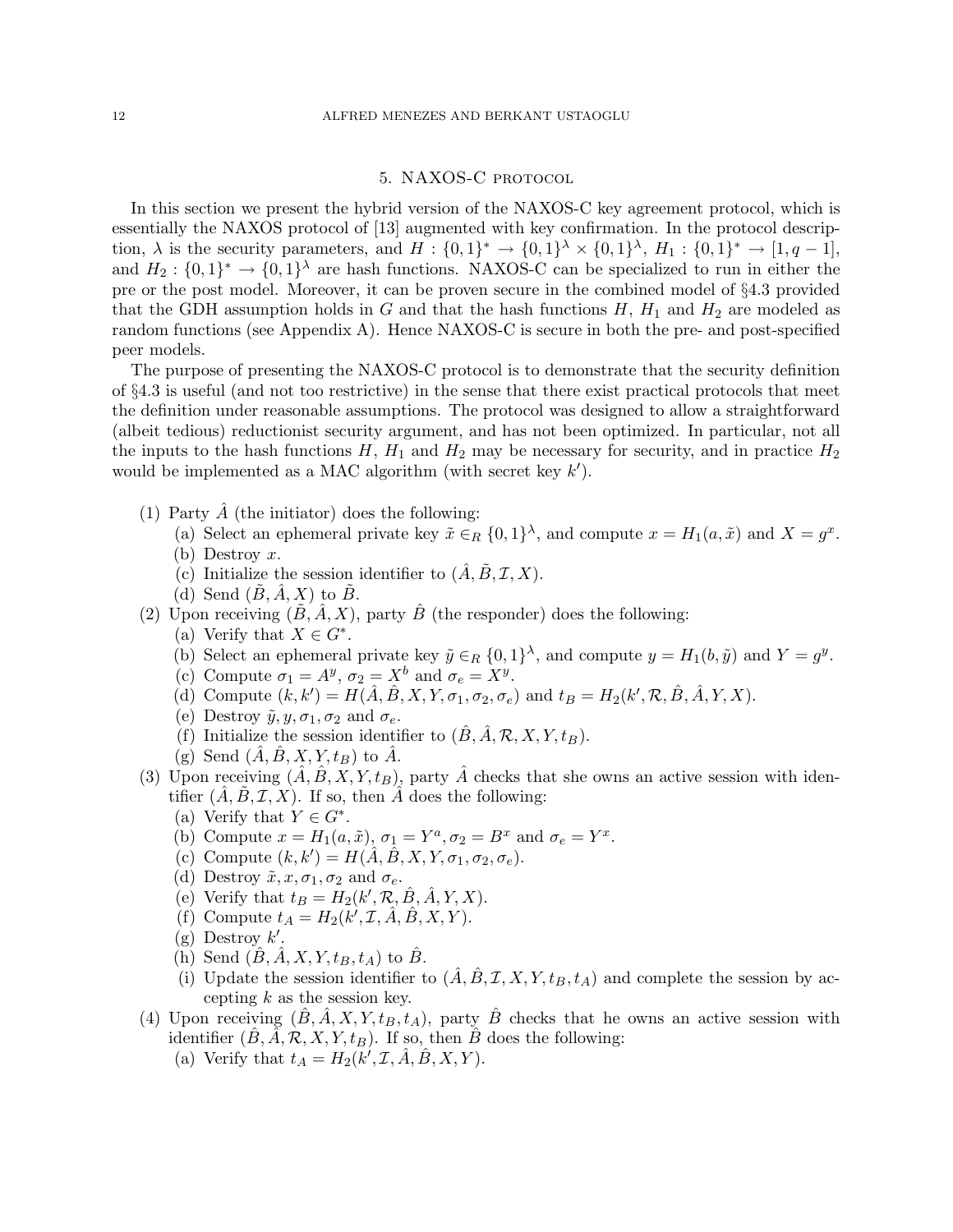- (b) Destroy  $k'$ .
- (c) Update the session identifier to  $(\hat{B}, \hat{A}, \mathcal{R}, X, Y, t_B, t_A)$  and complete the session by accepting  $k$  as the session key.

# 6. Conclusions

We compared the Canetti-Krawczyk pre- and post-specified peer models for key agreement, and demonstrated that security in one model does not guarantee security or even executability in the other model. We also presented a combined security model and definition that simultaneously encompasses strengthened versions of the Canetti-Krawczyk definitions. The new definition is stronger in that it permits the adversary to learn ephemeral public keys before they are used, and to learn secret information from the session being attacked. Useful directions for future research would be the development of an optimized protocol that satisfies the new security definition, perhaps modified to allow for identity concealment, and the extension of the definition to capture a wider class of key agreement protocols.

#### **REFERENCES**

- [1] M. Bellare and P. Rogaway, "Entity authentication and key distribution", Advances in Cryptology CRYPTO '93, Lecture Notes in Computer Science, 775 (1994), 232-249. Full version available at http://www.cs.ucdavis. edu/<sup>∼</sup>rogaway/papers/eakd-abstract.html.
- [2] C. Boyd, W. Mao and K. Paterson, "Key agreement using statically keyed authenticators", Applied Cryptography and Network Security – ACNS 2004, Lecture Notes in Computer Science, 3089 (2004), 248-262.
- [3] C. Boyd and A. Mathuria. Protocols for Authentication and Key Establishment, Springer, 2003.
- [4] R. Canetti and H. Krawczyk, "Analysis of key-exchange protocols and their use for building secure channels", Advances in Cryptology – EUROCRYPT 2001, Lecture Notes in Computer Science, 2045 (2001), 453-474. Full version available at http://eprint.iacr.org/2001/040.
- [5] R. Canetti and H. Krawczyk, "Security analysis of IKE's signature based key-exchange protocol", Advances in Cryptology – CRYPTO 2002, Lecture Notes in Computer Science, 2442 (2002), 143-161. Full version available at http://eprint.iacr.org/2002/120.
- [6] K. Choo, C. Boyd and Y. Hitchcock, "Examining indistinguishability-based proof models for key establishment protocols" Advances in Cryptology – ASIACRYPT 2005, Lecture Notes in Computer Science, 3788 (2005), 585- 604.
- [7] W. Diffie, P. van Oorschot and M. Wiener, "Authentication and authenticated key exchanges", Designs, Codes and Cryptography, 2 (1992), 107-125.
- [8] D. Harkins and D. Carrel, "The internet key exchange (IKE)", RFC 2409, Internet Engineering Task Force, 1998.
- [9] C. Kaufman (editor), "Internet key exchange (IKEv2) protocol", RFC 4306, Internet Engineering Task Force, 2005.
- [10] H. Krawczyk, "SIGMA: the 'SIGn-and-MAc' approach to authenticated Diffie-Hellman and its use in the IKE protocols", Advances in Cryptology – CRYPTO 2003, Lecture Notes in Computer Science, 2729 (2003), 400-425.
- [11] H. Krawczyk, "HMQV: A high-performance secure Diffie-Hellman protocol", Cryptology ePrint Archive, Report 2005/176, available at http://eprint.iacr.org/2005/176. A short version appears in Advances in Cryptology – CRYPTO 2005, Lecture Notes in Computer Science, 3621 (2005), 546-566.
- [12] H. Krawczyk, "HMQV in IEEE P1363", submission to the IEEE P1363 working group, July 7 2006. Available at http://grouper.ieee.org/groups/1363/P1363-Reaffirm/submissions/krawczyk-hmqv-spec.pdf.
- [13] B. LaMacchia, K. Lauter and A. Mityagin, "Stronger security of authenticated key exchange", ProvSec 2007, Lecture Notes in Computer Science, 4784 (2007), 1-16.
- [14] K. Lauter and A. Mityagin, "Security analysis of KEA authenticated key exchange", Public Key Cryptography  $-$  PKC 2006, Lecture Notes in Computer Science, 3958 (2006), 378-394.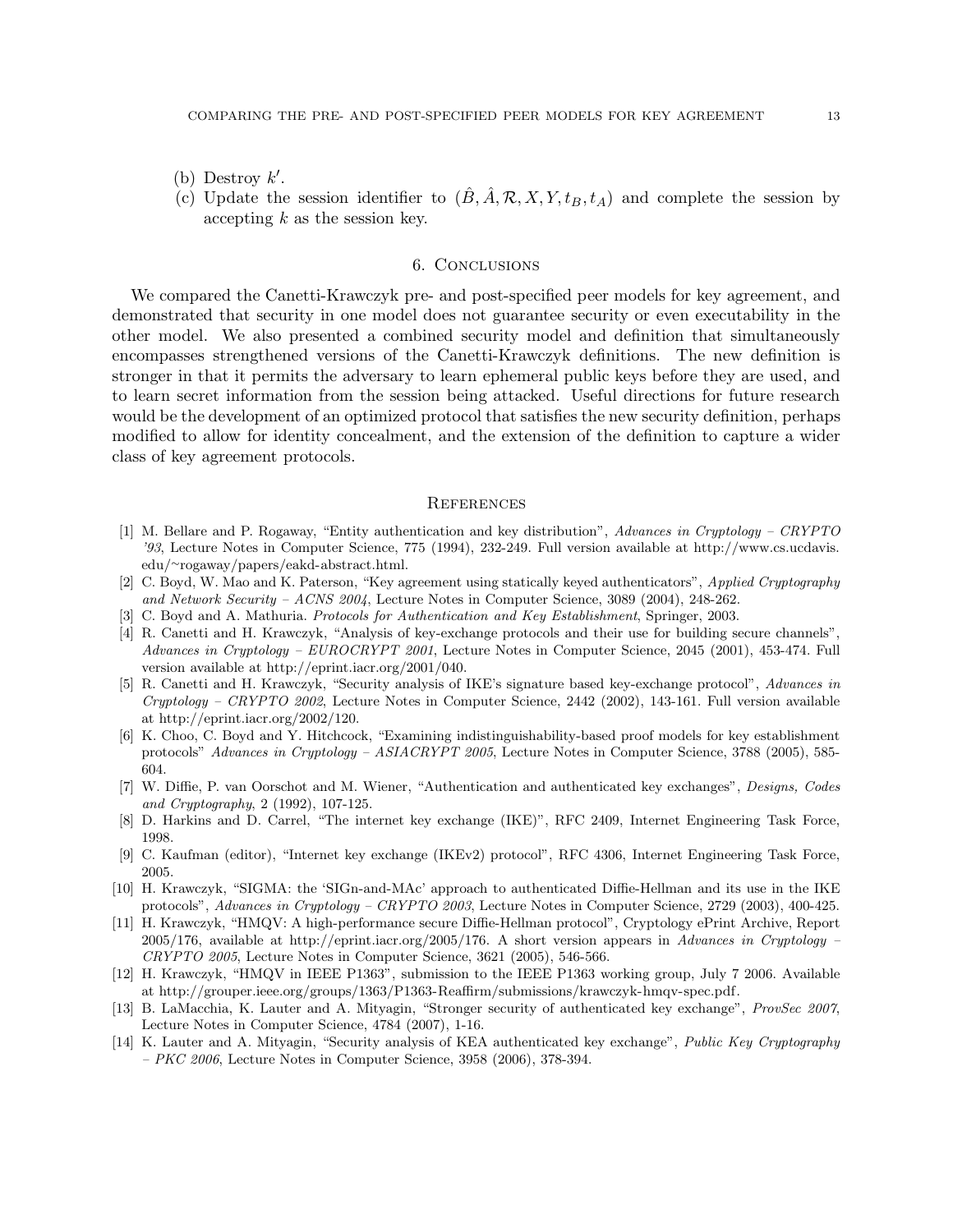- [15] L. Law, A. Menezes, M. Qu, J. Solinas and S. Vanstone, "An efficient protocol for authenticated key agreement", Designs, Codes and Cryptography, 28 (2003), 119-134.
- [16] A. Menezes and B. Ustaoglu, "Security arguments for the UM key agreement protocol in the NIST SP 800-56A standard", Proceedings of ASIACCS '08, ACM Press, 261-270.
- [17] T. Okamoto, "Authenticated key exchange and key encapsulation in the standard model", Advances in Cryptology  $-$  ASIACRYPT 2007, Lecture Notes in Computer Science, 4833 (2007), 474-484.
- [18] SP 800-56A Special Publication 800-56A, Recommendation for Pair-Wise Key Establishment Schemes Using Discrete Logarithm Cryptography, National Institute of Standards and Technology, March 2006.
- [19] B. Ustaoglu, "Obtaining a secure and efficient key agreement protocol from (H)MQV and NAXOS", Designs, Codes and Cryptography, 46 (2008), 329-342.

#### Appendix A. Security proof for the NAXOS-C protocol

**Theorem 1.** If H, H<sub>1</sub> and H<sub>2</sub> are modeled as random oracles, and G is a group where the GDH assumption holds, then NAXOS-C is secure in the combined model.

Proof. Verifying that NAXOS-C satisfies condition 1 of Definition 2 is straightforward. We now verify that condition 2 of Definition 2 is satisfied — that no polynomially bounded adversary can distinguish the session key of a fresh session from a randomly chosen session key. Let  $\lambda$  denote the security parameter, and let M be a polynomially (in  $\lambda$ ) bounded adversary. The adversary  $M$  is said to be successful with non-negligible probability if  $M$  wins the distinguishing game with probability  $\frac{1}{2} + p(\lambda)$ , where  $p(\lambda)$  is non-negligible. The event that M is successful is denoted by M. Let the test session be  $s = (A, B, \mathcal{I}, X, Y, t_B, t_A)$  or  $s = (B, A, \mathcal{R}, X, Y, t_B, t_A)$ , and let  $H^*$ be the event that M queries H with  $(\hat{A}, \hat{B}, X, Y, \sigma_1, \sigma_2, \sigma_e)$ . Let  $\overline{H^*}$  be the complement of event  $H^*$ , and let s<sup>\*</sup> be any completed session owned by an honest party such that  $s^* \neq s$  and s<sup>\*</sup> is non-matching to s. Since  $s^*$  and s are distinct and non-matching, it can be seen that the inputs to the key derivation function H are different for s and  $s^*$ . And, since H is a random oracle, it follows that  $M$  cannot obtain any information about the test session key from the session keys of non-matching sessions. Hence  $Pr(M \wedge \overline{H^*}) \leq \frac{1}{2}$  and

$$
\Pr(M) = \Pr(M \wedge H^*) + \Pr(M \wedge \overline{H^*}) \le \Pr(M \wedge H^*) + \frac{1}{2},
$$

whence  $Pr(M \wedge H^*) \geq p(\lambda)$ . We will henceforth denote the event  $M \wedge H^*$  by  $M^*$ .

Assume further that  $M$  succeeds in an environment with n parties, activates at most t sessions within a party, makes at most  $h$ ,  $h_1$ ,  $h_2$  queries to oracles  $H$ ,  $H_1$ ,  $H_2$  respectively, and terminates after time at most  $\mathcal{T}_{\mathcal{M}}(\lambda)$ .

The following conventions will be used for the remainder of the security argument. The DDH oracle on input  $(g^a, g^b, g^c)$  returns the bit 1 if  $g^{ab} = g^c$  and the bit 0 otherwise. Also,  $\xi : G \times G \to G$ is a random function known only to S, such that  $\xi(X, Y) = \xi(Y, X)$  for all  $X, Y \in G$ . The algorithm S, which simulates M's environment, will use  $\xi(X, Y)$  to "represent" CDH(X, Y) in situations where S may not know  $\log_a X$  and  $\log_a Y$ . Except with negligible probability, M will not detect that  $\xi(X, Y)$  is being used instead of CDH(X, Y).

We use  $\mathcal M$  to construct a CDH solver S that succeeds with non-negligible probability. We begin by considering the following complementary events:

E<sub>1</sub>: There exists an honest party B<sup>ρ</sup> such that M, during its execution, queries H<sub>1</sub> with  $(b, *)$ before issuing a StaticKeyReveal(B) query. (Note that M does not necessarily make a  $StaticKeyReveal(\overrightarrow{B})$  query.)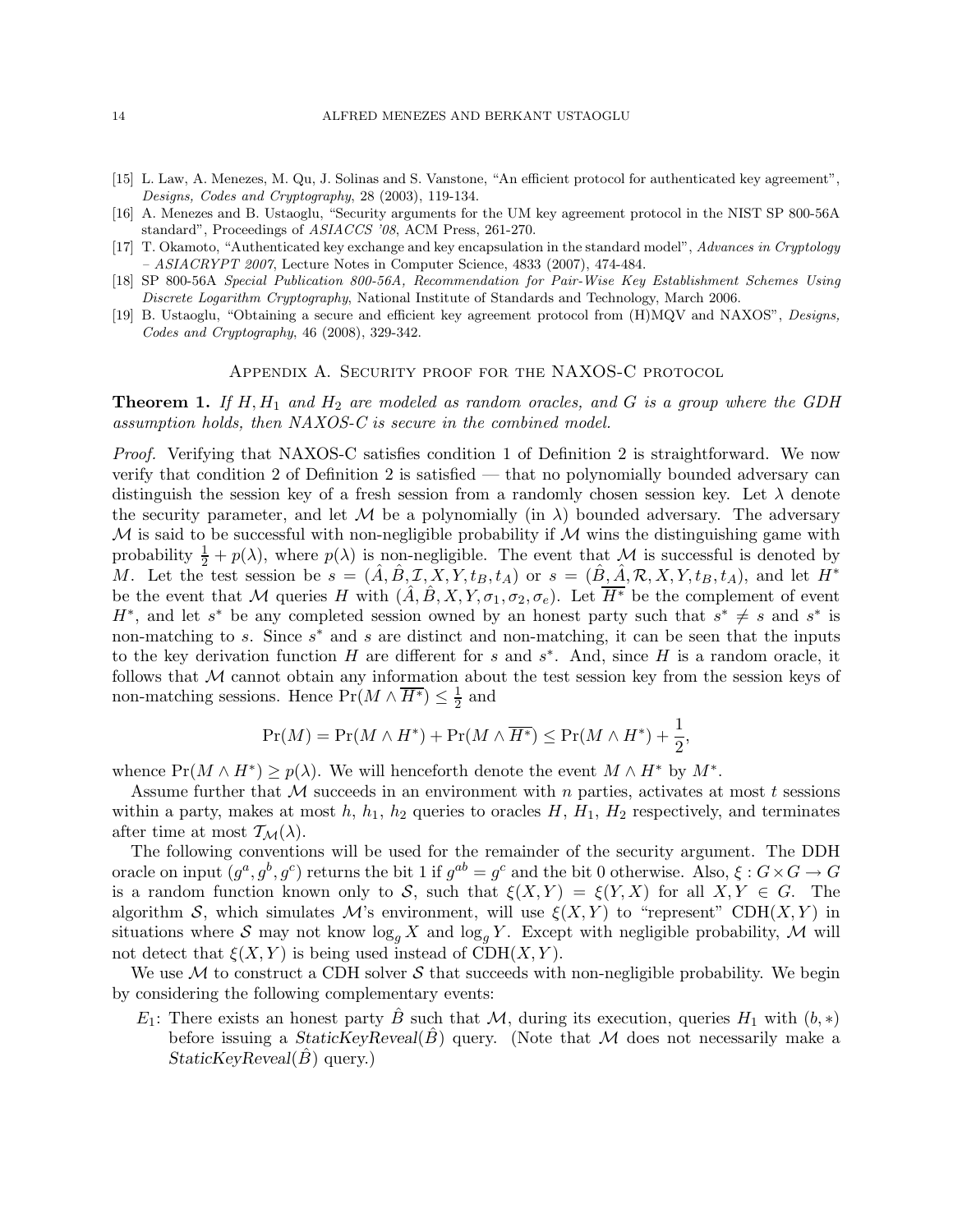E<sub>2</sub>: During its execution, for every party B<sup>†</sup> for which M<sup>†</sup> queries  $H_1$  with  $(b, *)$ , M<sup>†</sup> issued StaticKeyReveal( $\hat{B}$ ) before the first  $(b, *)$  query to  $H_1$ .

Since Pr( $M^*$ ) is non-negligible, it must be the case that either event  $E_1 \wedge M^*$  or  $E_2 \wedge M^*$  occurs with non-negligible probability. These possibilities are considered in  $\S$ A.1 and  $\S$ A.2.

A.1. Event  $E_1 \wedge M^*$ . We use M to construct an algorithm S that succeeds in solving the CDH instance  $(U, V)$  with non-negligible probability provided that event  $E_1 \wedge M^*$  occurs with nonnegligible probability.

S begins by establishing n parties. One of these parties, denoted  $\hat{V}$ , is selected at random and assigned the static public key V, and  $\nu \in_R [1, q-1]$  is used to represent the corresponding static private key. The remaining parties are assigned random static key pairs. For each honest party A, S maintains a list of at most t ephemeral key pairs, and two markers – a party marker and an adversary marker. The list is initially empty, and the markers initially point to the first entry of the list. Whenever A is activated to create a new session,  $S$  checks if the party marker points to an empty entry. If so then S selects a new ephemeral key pair on behalf of A as described in step 1 or 2 of the NAXOS-C protocol. If the list entry is not empty, then  $S$  uses the ephemeral key pair in that list entry for the newly created session. In either case the party marker is updated to point to the next list entry, and the adversary marker is also advanced if it points to an earlier entry. If M issues an EphemeralPublicKeyReveal query, then S selects a new ephemeral key pair on behalf of A as described in step 1 or 2 of the NAXOS-C protocol.  $\mathcal S$  stores the key pair in the entry pointed to by the adversary marker, returns the public key as the query response, and advances the adversary marker.

S activates the adversary  $M$  on this set of parties and awaits the actions of  $M$ . We next describe the actions of  $S$  in response to party activations and oracle queries.

- (1) Send $(\hat{A}, \hat{B})$ : S executes step 1 of the protocol.
- (2) Send $(\tilde{B}, \hat{A}, X)$  issued to  $\hat{B}$ : S executes step 2 of the protocol. However, if  $\hat{B} = \hat{V}$  then S sets  $\sigma_2 = \xi(V, X)$ .
- (3) Send $(\hat{A}, \hat{B}, X, Y, t_B)$ : S executes step 3 of the protocol. However, if  $\hat{A} = \hat{V}$  then S sets  $\sigma_1 = \xi(V, Y)$ .
- (4) Send $(\tilde{B}, \tilde{A}, X, Y, t_B, t_A)$ : S executes step 4 of the protocol.
- (5)  $H_2(*)$ : S simulates a random oracle in the usual way, by returning a random value from the range of  $H_2$  for new queries and replaying answers if the queries were made before.
- (6)  $H_1(z, *)$ : For every new query, S computes  $Z = g^z$ . If  $Z = V$ , then S aborts and outputs CDH $(U, V) = U^z$ ; otherwise S simulates a random oracle in the usual way.

(7) 
$$
H(\hat{A}, \hat{B}, X, Y, \sigma_1, \sigma_2, \sigma_e)
$$
:

(a) If 
$$
\hat{A} = \hat{V}
$$
 and  $\sigma_1 \neq \xi(V, Y)$ , then S obtains  $\tau_1 = \text{DDH}(V, Y, \sigma_1)$ .

- (i) If  $\tau_1 = 1$ , S returns  $H(\tilde{A}, \tilde{B}, X, Y, \xi(V, Y), \sigma_2, \sigma_e)$ .
- (ii) If  $\tau_1 = 0$ , S simulates a random oracle in the usual way.
- (b) If  $\hat{B} = \hat{V}$  and  $\sigma_2 \neq \xi(V, X)$ , then S obtains  $\tau_2 = \text{DDH}(V, X, \sigma_2)$ .
	- (i) If  $\tau_2 = 1$ , S returns  $H(\hat{A}, \hat{B}, X, Y, \sigma_1, \xi(V, X), \sigma_e)$ .
	- (ii) If  $\tau_2 = 0$ , S simulates a random oracle in the usual way.
- (c)  $S$  simulates a random oracle in the usual way.
- (8) EphemeralPublicKeyReveal(A): S responds to the query faithfully.
- (9) EphemeralKeyReveal(s):  $S$  responds to the query faithfully.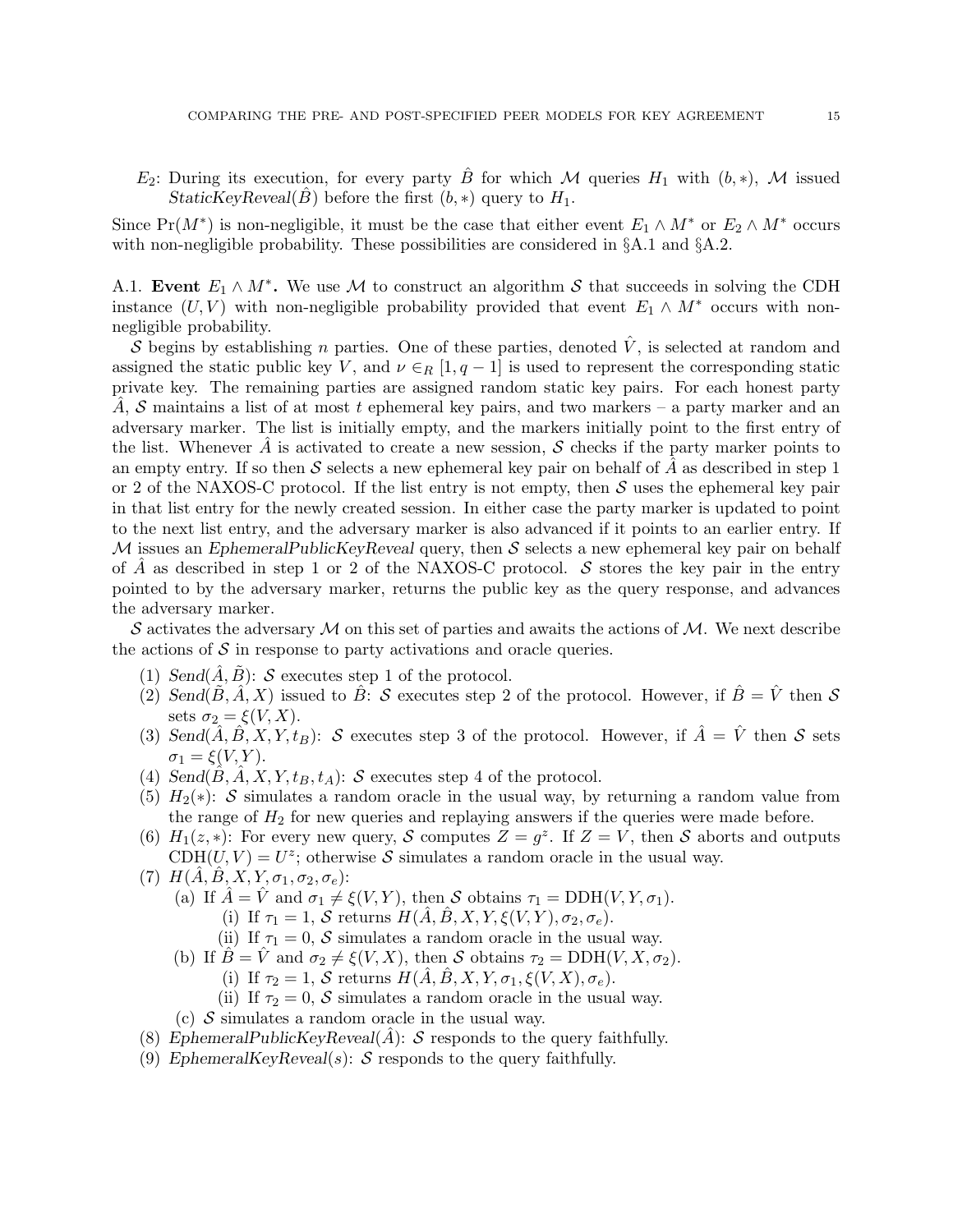- (10) SessionKeyReveal(s):  $S$  responds to the query faithfully.
- (11) StaticKeyReveal( $\hat{A}$ ): If  $\hat{A} = \hat{V}$ , then S aborts with failure. Otherwise S responds to the query faithfully.
- (12) Establish Party  $(E, E)$ : S responds to the query faithfully.
- (13) Test(s):  $S$  responds to the query faithfully.
- (14) M outputs a guess  $\gamma$ : S aborts with failure.

Analysis. S's simulation of M's environment is perfect except with negligible probability. If S assigns V to an honest party B for whom M will query  $H_1(v, *)$  without first issuing a StaticKeyReveal( $\hat{B}$ ) query, then S is successful as described in step 6 and abortions as in steps 11 and 14 do not occur. Hence, if event  $E_1 \wedge M^*$  occurs with probability  $p_1$ , then S is successful with probability  $Pr(S)$  that is bounded by

$$
\Pr(S) \ge \frac{1}{n} p_1.
$$

During the simulation,  $S$  performs group exponentiations, accesses the DDH oracle, and simulates three random oracles. Let  $q = \Theta(2^{\lambda})$ . Then a group exponentiation takes time  $\mathcal{T}_G = O(\lambda)$ . We assume that a DDH oracle call takes polynomial time  $\mathcal{T}_{DDH}(\lambda)$ . Similarly, simulating oracles H,  $H_1$  and  $H_2$  take polynomially bounded time  $\mathcal{T}_H(\lambda)$ ,  $\mathcal{T}_{H_1}(\lambda)$  and  $\mathcal{T}_{H_2}(\lambda)$ , respectively. Therefore the running time  $T_S$  of S is bounded by

(2) 
$$
\mathcal{T}_{\mathcal{S}} \leq (5\mathcal{T}_{G} + 2\mathcal{T}_{\text{DDH}} + \mathcal{T}_{H} + \mathcal{T}_{H_1} + \mathcal{T}_{H_2}) \mathcal{T}_{\mathcal{M}}.
$$

A.2. Event  $E_2 \wedge M^*$ . Let  $T_m$  be the event "the test session has a matching session owned by an honest party". We further subdivide event  $E_2 \wedge M^*$  into the following complementary events: (i)  $E_{2a} = E_2 \wedge M^* \wedge T_m$  and (ii)  $E_{2b} = E_2 \wedge M^* \wedge \overline{T_m}$ . Let  $p_2 = \Pr(E_2 \wedge M^*)$ ,  $p_{2a} = \Pr(E_{2a})$ , and  $p_{2b} = Pr(E_{2b})$ . Since  $E_{2a}$  and  $E_{2b}$  are complementary events we have  $p_2 = p_{2a} + p_{2b}$ . Therefore, if event  $E_2 \wedge M^*$  occurs with non-negligible probability, then either  $E_{2a}$  or  $E_{2b}$  occurs with nonnegligible probability. The two events are considered in §A.2.1 and §A.2.2.

A.2.1. Event  $E_{2a}$ . We use M to construct an algorithm S that succeeds in solving the CDH instance  $(U, V)$  with non-negligible probability, provided that event  $E_{2a}$  occurs with non-negligible probability.

 $S$  establishes n parties that are assigned random static key pairs.  $S$  randomly selects two parties  $C, D$  and two integers  $i, j \in_R [1, t]$  subject to the condition that  $(C, i) \neq (D, j)$ . S selects ephemeral key pairs on behalf of honest parties as described in  $\S$ A.1, with the following exceptions. The *i*th ephemeral public key selected on behalf of  $C$  is chosen to be  $U$  and the corresponding ephemeral private key is  $\tilde{u} \in_R \{0,1\}^{\lambda}$ ; note that S does not know  $u = \log_g U = H_1(c, \tilde{u})$ . Similarly, the jth ephemeral public key selected on behalf of  $\hat{D}$  is V and the corresponding ephemeral private key is  $\tilde{v} \in_R \{0,1\}^{\lambda}; \mathcal{S}$  does not know  $v = \log_g V = H_1(d, \tilde{v})$ . The sessions that are subsequently activated with ephemeral public keys U and V are denoted by  $s^U$  and  $s^V$ , respectively. Next we discuss the actions of  $S$  in response to party activations and oracle queries.

- (1) Send $(A, B)$ : S executes step 1 of the protocol.
- (2) Send $(\tilde{B}, \hat{A}, X)$  issued to  $\hat{B}$ : S executes step 2 of the protocol. If the session created is  $s^U$  or  $s^V$ , then S deviates from the protocol description by setting  $\sigma_1 = \xi(A, Y)$  and  $\sigma_e = \xi(X, Y)$ where  $Y \in \{U, V\}$  is the ephemeral public key of the created session.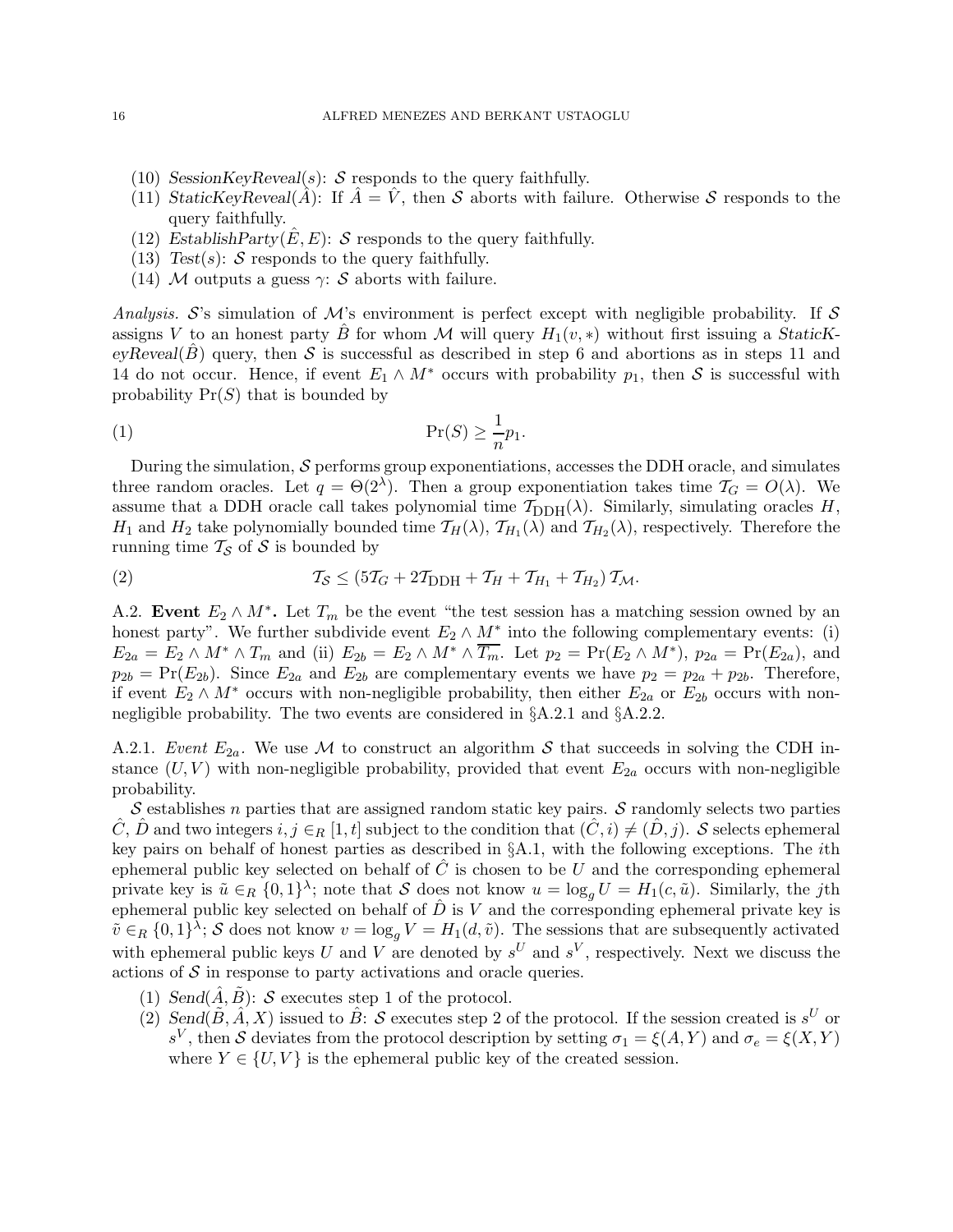- (3) Send $(\tilde{A}, \tilde{B}, X, Y, t_B)$ : S executes step 3 of the protocol. However, if  $X \in \{U, V\}$ , then S deviates by not computing  $x = H_1(a, \tilde{x})$  in step 3(b) and by setting  $\sigma_2 = \xi(B, X)$  and  $\sigma_e = \xi(X, Y)$ .
- (4) Send $(\tilde{B}, \tilde{A}, X, Y, t_B, t_A)$ : S executes step 4 of the protocol.
- (5)  $H_2(*)$ : S simulates a random oracle in the usual way.
- (6)  $H_1(a, \tilde{x})$ : S simulates a random oracle in the usual way except if  $\tilde{x} = \tilde{u}$  and  $\hat{A}$  (the party whose static public key is  $g^a$ ) is the owner of  $s^U$ , or if  $\tilde{x} = \tilde{v}$  and  $\hat{A}$  is the owner of  $s^V$ , in which case  $S$  aborts with failure.
- (7)  $H(\hat{A}, \hat{B}, X, Y, \sigma_1, \sigma_2, \sigma_e)$ :
	- (a) If  $\{X, Y\} = \{U, V\}$  and  $DDH(X, Y, \sigma_e) = 1$ , then S aborts M and outputs  $\sigma_e =$  $CDH(U, V)$ .
	- (b) If  $X \in \{U, V\}$  and either  $\sigma_2 \neq \xi(B, X)$  or  $\sigma_e \neq \xi(X, Y)$ , then S does the following. Using the DDH oracle, set  $\tau_2 = 1$  if either DDH(B, X,  $\sigma_2 = 1$  or  $\sigma_2 = \xi(B, X);$ otherwise set  $\tau_1 = 0$ . Similarly, set  $\tau_e = 1$  if either  $DDH(X, Y, \sigma_e) = 1$  or  $\sigma_e = \xi(X, Y)$ , and  $\tau_e = 0$  otherwise.
		- (i) If  $\tau_2 = 1$  and  $\tau_e = 1$ , S returns  $(H(\hat{A}, \hat{B}, X, Y, \sigma_1, \xi(B, X), \xi(X, Y)).$
		- (ii) If  $\tau_2 \neq 1$  or  $\tau_e \neq 1$ , S simulates a random oracle in the usual way.
	- (c) If  $Y \in \{U, V\}$  and either  $\sigma_1 \neq \xi(A, Y)$  or  $\sigma_e \neq \xi(X, Y)$ , then S does the following. Using the DDH oracle, set  $\tau_1 = 1$  if either DDH(A, Y,  $\sigma_1$ ) = 1 or  $\sigma_1 = \xi(A, Y)$ ; otherwise set  $\tau_1 = 0$ . Similarly, set  $\tau_e = 1$  if either  $DDH(X, Y, \sigma_e) = 1$  or  $\sigma_e = \xi(X, Y)$ , and  $\tau_e = 0$  otherwise.
		- (i) If  $\tau_1 = 1$  and  $\tau_e = 1$ , S returns  $H(\hat{A}, \hat{B}, X, Y, \xi(A, Y), \sigma_2, \xi(X, Y)).$
		- (ii) If  $\tau_1 \neq 1$  or  $\tau_e \neq 1$ , S simulates a random oracle in the usual way.
	- (d)  $S$  simulates a random oracle in the usual way.
- (8) EphemeralPublicKeyReveal( $\ddot{A}$ ):  $S$  responds to the query faithfully.
- (9) EphemeralKeyReveal(s):  $S$  responds to the query faithfully.
- (10) SessionKeyReveal(s): S responds to the query faithfully.
- (11) StaticKeyReveal(A): S responds to the query faithfully.
- (12) EstablishParty $(E, E)$ : S responds to the query faithfully.
- (13) Test(s): If the ephemeral public keys used in s are not  $\{U, V\}$ , then S aborts with failure. Otherwise  $S$  responds to the query faithfully.
- (14) M outputs a guess  $\gamma$ : S aborts with failure.

Analysis.  $S$ 's simulation of  $M$ 's environment is perfect except with negligible probability. The probability that M selects  $s^U$  or  $s^V$  as the test session and the other as its matching session is at least  $2/(nt)^2$ . Suppose that this is indeed the case (so S does not abort in step 13), and suppose that event  $E_{2a}$  occurs. Let  $\hat{A}$  and  $\hat{B}$  denote the communicating parties for the test session and, without loss of generality, let  $\tilde{A}$  be the test session owner and U her ephemeral public key. Since  $\tilde{u}$  is used only in the test session, M must obtain it via an EphemeralKeyReveal query before making an  $H_1$  query that includes  $\tilde{u}$ . Similarly, M must obtain  $\tilde{v}$  from the matching session via an EphemeralKeyReveal query before making an  $H_1$  query that includes  $\tilde{v}$ . Under event  $E_2$ , the adversary first issues a *StaticKeyReveal* query to a party before making an  $H_1$  query that includes that party's static private key. Since the test session is fresh,  $M$  can query for at most one value in each of the pairs  $(a, \tilde{u})$  and  $(b, \tilde{v})$ ; hence S does not abort as described in step 6. Under event  $M^*$ , except with negligible probability of guessing  $\xi(U,V)$ , S is successful as described in step 7(a)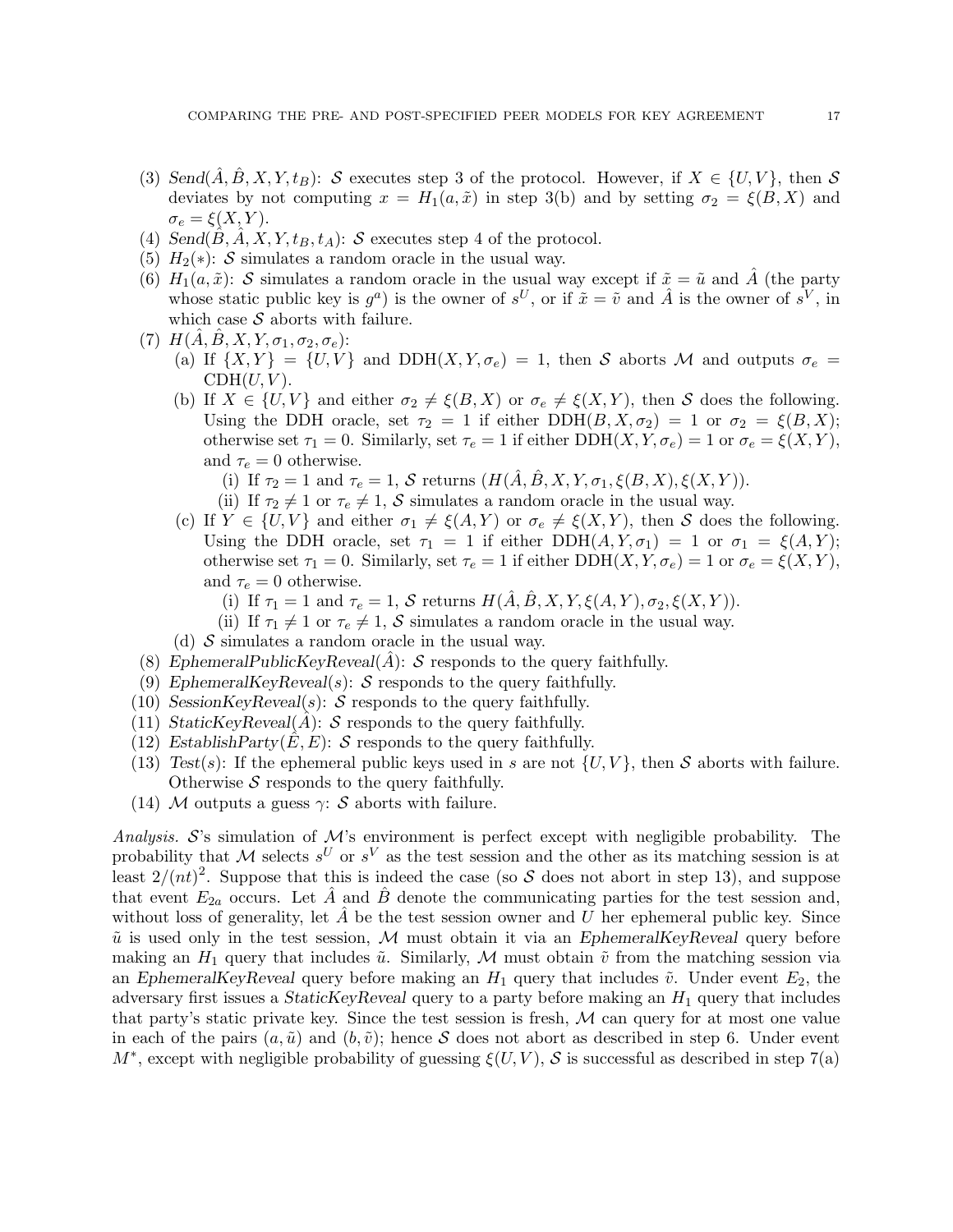and does not fail as described in step 14. The success probability of  $S$  is bounded by

$$
\Pr(S) \ge \frac{2}{(nt)^2} p_{2a}.
$$

The running time of  $S$  is bounded by

(4) T<sup>S</sup> ≤ (4T<sup>G</sup> + 3TDDH + T<sup>H</sup> + TH<sup>1</sup> + TH<sup>2</sup> ) TM.

A.2.2. Event  $E_{2b} \wedge M^*$ . We use M to construct an algorithm S that succeeds in solving the CDH instance  $(U, V)$  with non-negligible probability, provided that event  $E_{2b} \wedge M^*$  occurs with nonnegligible probability.

S establishes n parties. One of these parties, denoted  $\hat{V}$ , is selected at random and assigned the static public key V, and  $\nu \in_R [1, q-1]$  is used to represent the corresponding static private key. The remaining parties are assigned random static key pairs. Furthermore,  $S$  randomly selects a party  $\hat{C}$  and integer  $i \in_R [1, t]$ . S selects ephemeral key pairs on behalf of honest parties as described in §A.1, with the following exception. The ith ephemeral public key selected on behalf of  $\hat{C}$  is chosen to be U and the corresponding ephemeral private key is  $\tilde{u} \in_R \{0,1\}^{\lambda}$ ; note that S does not know  $u = \log_a U = H_1(c, \tilde{u})$ . The session that is subsequently activated with ephemeral public key U is denoted by  $s^U$ . Next we discuss the actions of S in response to party activations and oracle queries.

- (1) Send $(\hat{A}, \hat{B})$ : S executes step 1 of the protocol.
- (2) Send( $\hat{B}, \hat{A}, X$ ) issued to  $\hat{B}$ : S executes step 2 of the protocol. However, if  $\hat{B} = \hat{V}$  then S deviates from the protocol description by setting  $\sigma_2 = \xi(V, X)$ . Also, if the session created is  $s^U$ , then S sets  $\sigma_1 = \xi(A, Y)$  and  $\sigma_e = \xi(X, Y)$  where  $Y = U$  is the ephemeral public key of the created session.
- (3) Send $(\hat{A}, \hat{B}, X, Y, t_B)$ : S executes step 3 of the protocol. However, if  $\hat{A} = \hat{V}$ , then S deviates by setting  $\sigma_1 = \xi(A, Y)$ . Also, if  $X = U$ , then S deviates by not computing  $x = H_1(a, \tilde{x})$ in step 3(b) and sets  $\sigma_2 = \xi(B, X)$  and  $\sigma_e = \xi(X, Y)$ .
- (4) Send $(B, A, X, Y, t_B, t_A)$ : S executes step 4 of the protocol.
- (5)  $H_2(*)$ : S simulates a random oracle in the usual way.
- (6)  $H_1(a, \tilde{x})$ : S simulates a random oracle in the usual way except if  $\tilde{x} = \tilde{u}$  and  $\hat{A}$  (the party whose static public key is  $g^a$ ) is the owner of  $s^U$ , in which case S aborts with failure.
- (7)  $H(\hat{A}, \hat{B}, X, Y, \sigma_1, \sigma_2, \sigma_e)$ :
	- (a) If  $\tilde{A} = \tilde{V}$  and  $\sigma_1 \neq \xi(V, Y)$ , S obtains  $\tau_1 = \text{DDH}(V, Y, \sigma_1)$ .
		- (i) If  $\tau_1 = 1$  and  $Y = U$ , S aborts M and outputs  $CDH(U, V) = \sigma_1$ .
		- (ii) If  $\tau_1 = 1$  and  $Y \neq U$ , S returns  $H(\hat{A}, \hat{B}, X, Y, \xi(V, Y), \sigma_2, \sigma_e)$ .
		- (iii) If  $\tau_1 = 0$ , S simulates a random oracle in the usual way.
	- (b) If  $B = \tilde{V}$  and  $\sigma_2 \neq \xi(V, X)$ , S obtains  $\tau_2 = \text{DDH}(V, X, \sigma_2)$ .
		- (i) If  $\tau_2 = 1$  and  $X = U$ , S aborts M and outputs CDH $(U, V) = \sigma_2$ .
		- (ii) If  $\tau_2 = 1$  and  $X \neq U$ , S returns  $H(\hat{A}, \hat{B}, X, Y, \sigma_1, \xi(V, X), \sigma_e)$ .
		- (iii) If  $\tau_2 = 0$ , S simulates a random oracle in the usual way.
	- (c)  $S$  simulates a random oracle in the usual way.
- (8) EphemeralPublicKeyReveal( $\hat{A}$ ): S to the query faithfully.
- (9) EphemeralKeyReveal(s):  $S$  responds to the query faithfully.
- (10) SessionKeyReveal(s): S responds to the query faithfully.